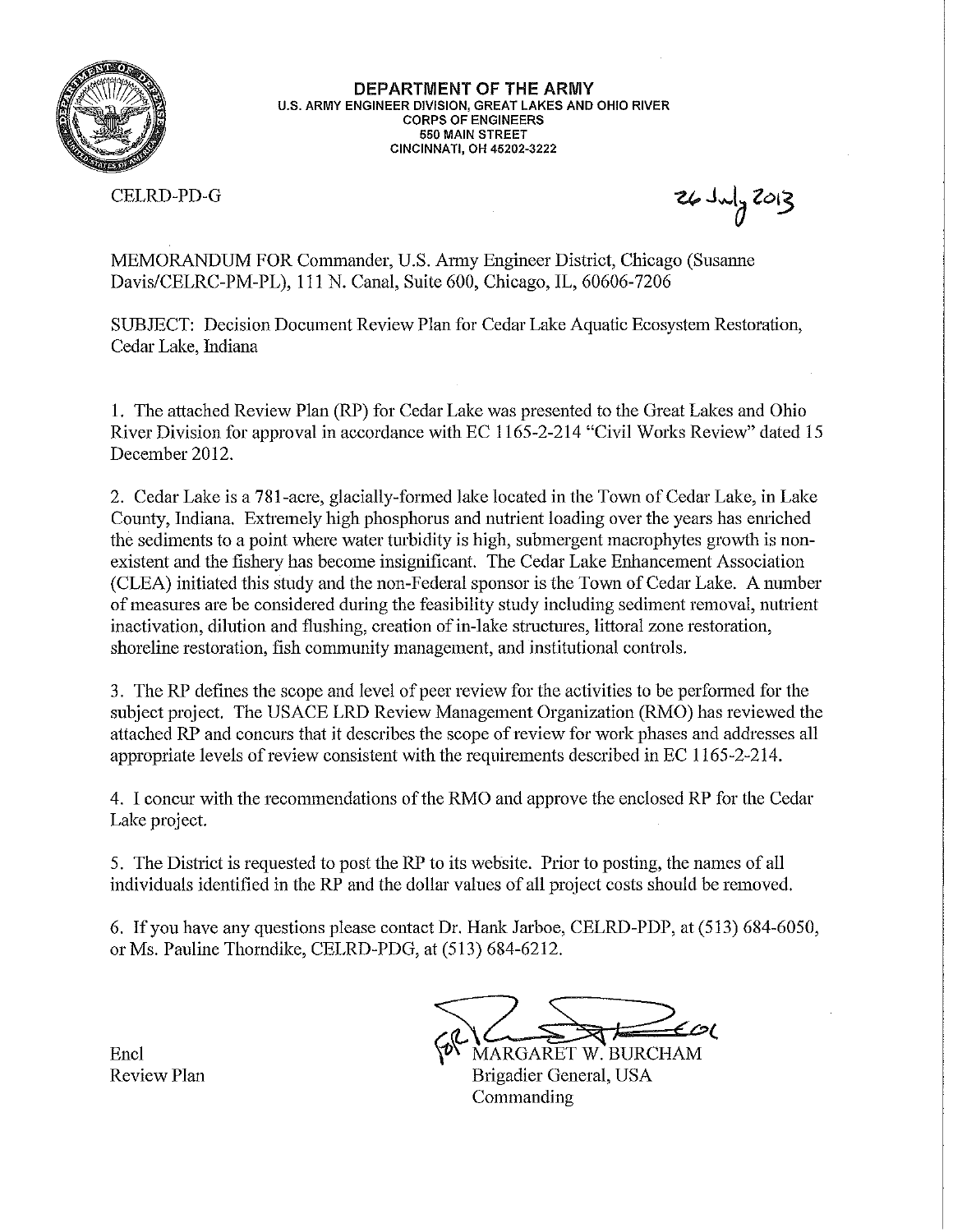# **DECISION DOCUMENT REVIEW PLAN**

# **Cedar Lake Aquatic Ecosystem Restoration Cedar Lake, Indiana Feasibility Report and Integrated Environmental Assessment**

**Chicago District, USACE**

**MSC Approval Date:** *Pending* **Last Revision Date:** 29 May 2013

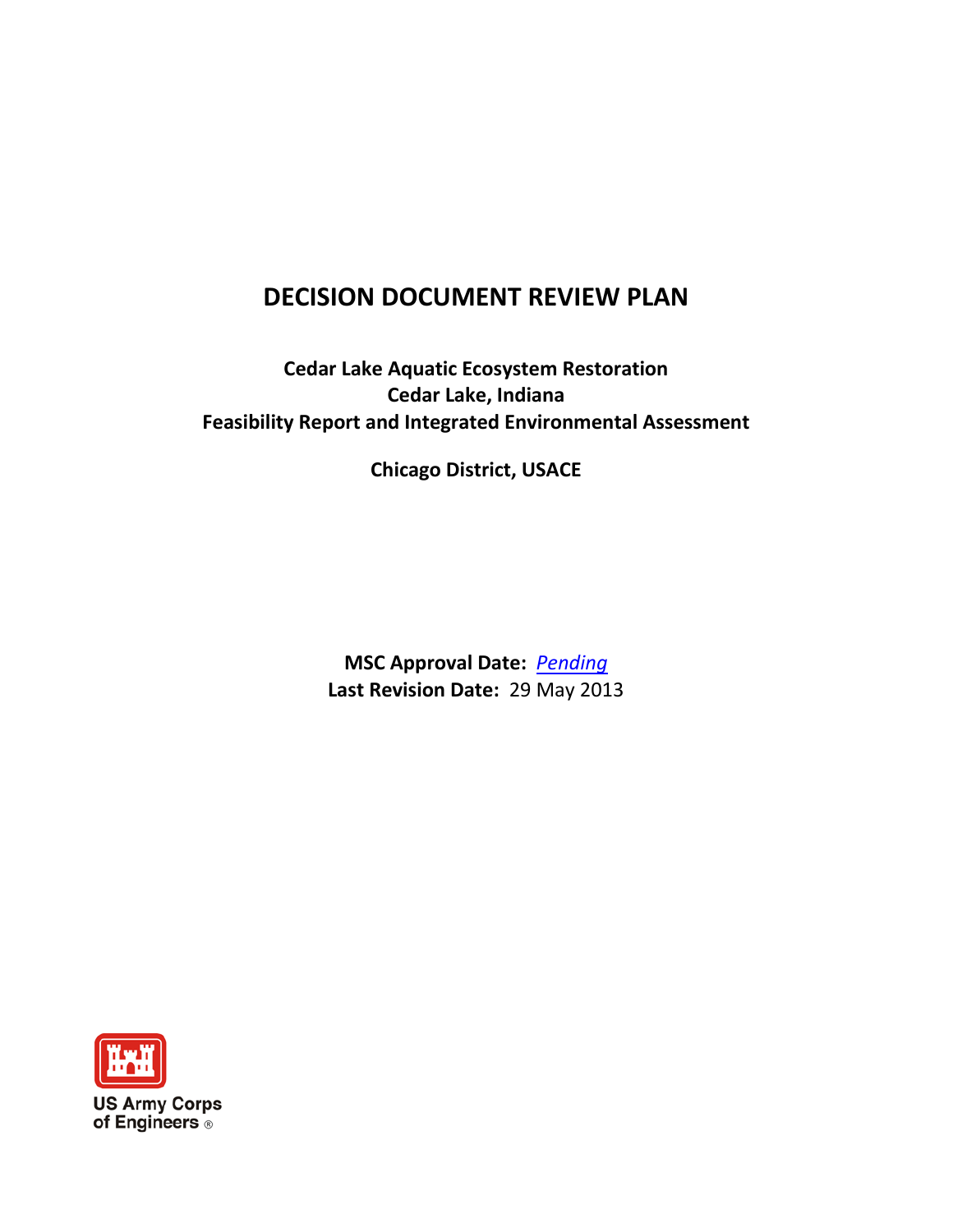## **DECISION DOCUMENT REVIEW PLAN**

Cedar Lake Aquatic Ecosystem Restoration, Cedar Lake, Indiana Feasibility Report and Integrated Environmental Assessment

## **TABLE OF CONTENTS**

| 1.  |                                                                             |
|-----|-----------------------------------------------------------------------------|
| 2.  |                                                                             |
| 3.  |                                                                             |
| 4.  |                                                                             |
| 5.  |                                                                             |
| 6.  |                                                                             |
| 7.  |                                                                             |
| 8.  |                                                                             |
| 9.  |                                                                             |
| 10. |                                                                             |
| 11. |                                                                             |
| 12. |                                                                             |
| 13. |                                                                             |
|     |                                                                             |
|     | ATTACHMENT 2: SAMPLE STATEMENT OF TECHNICAL REVIEW FOR DECSION DOCUMENTS 12 |
|     |                                                                             |
|     |                                                                             |
|     |                                                                             |
|     |                                                                             |
|     |                                                                             |
|     |                                                                             |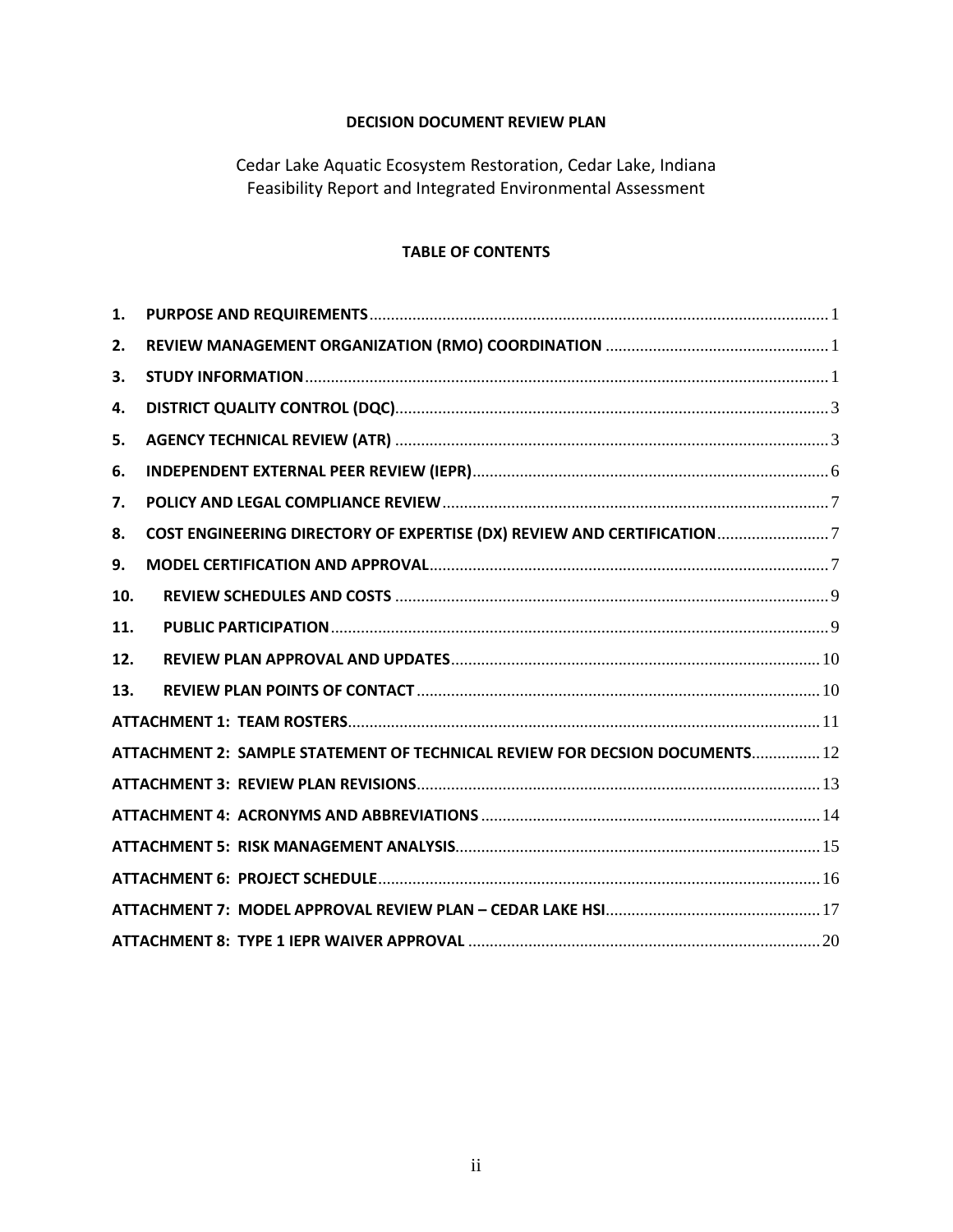## **1. PURPOSE AND REQUIREMENTS**

**a. Purpose.** This Review Plan defines the scope and level of peer review for the Cedar Lake Aquatic Ecosystem Restoration, Cedar Lake, Indiana, Feasibility Study and Integrated Environmental Assessment.

## **b. References**

- (1) Engineering Circular (EC) 1165-2-214, Civil Works Review Policy, 15 Dec 2012
- (2) EC 1105-2-412, Assuring Quality of Planning Models, 31 Mar 2011
- (3) Engineering Regulation (ER) 1110-1-12, Quality Management, 30 Sep 2006
- (4) ER 1105-2-100, Planning Guidance Notebook, Appendix H, Policy Compliance Review and Approval of Decision Documents, Amendment #1, 20 Nov 2007
- (5) Project Management Plan for Cedar Lake Aquatic Ecosystem Restoration, 10 March 2011
- (6) Cedar Lake Feasibility Study Quality Control Plan, 9 Jul 2009
- **c. Requirements.** This review plan was developed in accordance with EC 1165-2-214, which establishes an accountable, comprehensive, life-cycle review strategy for Civil Works products by providing a seamless process for review of all Civil Works projects from initial planning through design, construction, and operation, maintenance, repair, replacement and rehabilitation (OMRR&R). The EC outlines four general levels of review: District Quality Control/Quality Assurance (DQC), Agency Technical Review (ATR), Independent External Peer Review (IEPR), and Policy and Legal Compliance Review. In addition to these levels of review, decision documents are subject to cost engineering review and certification (per EC 1165-2-214) and planning model certification/approval (per EC 1105-2-412).

## **2. REVIEW MANAGEMENT ORGANIZATION (RMO) COORDINATION**

The RMO is responsible for managing the overall peer review effort described in this Review Plan. The RMO for decision documents is typically either a Planning Center of Expertise (PCX) or the Risk Management Center (RMC), depending on the primary purpose of the decision document. The RMO for the peer review effort described in this Review Plan is the Ecosystem Restoration Planning Center of Expertise (ECO-PCX) . The ECO-PCX point of contact is Jodi Creswell, Mississippi Valley Division.

The RMO will coordinate with the Cost Engineering Directory of Expertise (Cost-DX) to ensure the appropriate expertise is included on the review teams to assess the adequacy of cost estimates, construction schedules and contingencies.

## **3. STUDY INFORMATION**

- **a. Decision Document.** As part of the Cedar Lake Aquatic Ecosystem Restoration Feasibility Study, the Chicago District is preparing a Feasibility Report and Integrated Environmental Assessment for review and approval by HQUSACE. This decision document will provide recommendations to restore the natural ecosystem of Cedar Lake. Congressional authorization for implementation has been provided through Section 3065 of WRDA 2007.
- **b. Study/Project Description.** Under the authority provided by Section 3065, WRDA 2007, USACE will evaluate alternatives for Cedar Lake that will potentially benefit the environment by restoring,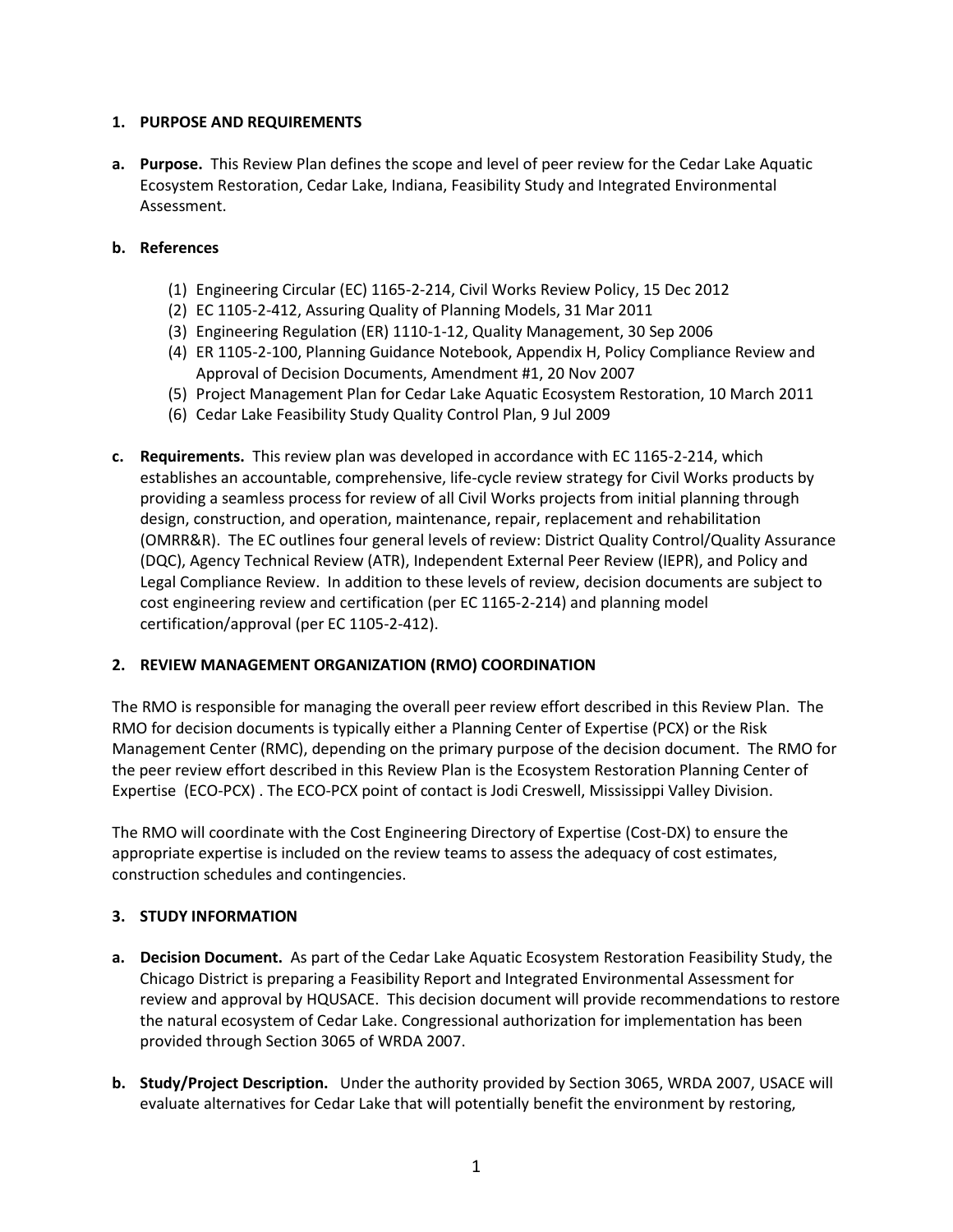improving, or protecting aquatic habitat for plants, fish, and other wildlife species. Cedar Lake is a 781-acre, glacially-formed lake located in the Town of Cedar Lake, in Lake County, Indiana. The lake was once a pristine glacial lake; today the ecosystems and habitats of the Cedar Lake subwatershed are almost completely removed, with only highly degraded and fragmented patches left. Cedar Lake itself has suffered the effects of cultural eutrophication. Extremely high phosphorus and nutrient loading over the years has enriched the sediments to a point where water turbidity is high, submergent macrophytes growth is non-existent and the fishery has become insignificant. The Cedar Lake Enhancement Association (CLEA) initiated this study and the non-Federal sponsor is the Town of Cedar Lake. A number of measures are be considered during the feasibility study including sediment removal, nutrient inactivation, dilution and flushing, creation of in-lake structures, littoral zone restoration, shoreline restoration, fish community management, and institutional controls. The estimated cost for the feasibility study report, plans & specifications and construction is roughly \$27,000,000.

**c. Factors Affecting the Scope and Level of Review.** The scope and level of review for this study will be impacted by institutional and social factors rather than technical ones. Major recommendations from the study include sediment removal through dredging, nutrient inactivation using alum, aquatic vegetation restoration, and a fisheries renovation. While these measures do not pose great technical challenges, institutional and social challenges do exist with the sediment removal and nutrient inactivation measures. Institutionally, as an agency, USACE has expertise in dredging, but little experience with treating lakes with alum. In addition, there are competing perceptions among the local stakeholders to the effectiveness of these measures. It is anticipated that these factors will play out during the public review process of the feasibility study and integrated environmental assessment.

**Challenges:** The measures involved in restoring the ecosystem of Cedar Lake is not expected to generate significant technical, institutional, or social challenges. The Chicago District has inhouse expertise in ecosystem restoration and experience constructing measures such as those that will be used for this project.

**Project Risks:** A detailed Risk Management Analysis for this study is included as Attachment 5. There is high risk is that sufficient funding for implementation may not be available within the projected construction schedule. The project has significant Congressional interest and future federal funding is likely, however receiving timely non-federal sponsor funding is less likely. During project design, the implementation schedule will be updated according to funds available. Phased implementation may be employed to account for funding challenges. There is a moderate risk that ecosystem restoration outputs may not be achieved to the extent desired. These challenges will be avoided by including a sufficient establishment period in contracts. An adaptive management plan will be developed and implemented as a method to mitigate plant mortality, invasive species establishment, and other unforeseen ecological challenges.

**Life Safety:** The project will neither be justified by life safety or will involve significant threat to human life/safety assurance. There is no reason to believe that any measures involved in the project are associated with a significant threat to human life.

**Governor Request for Peer Review:** The Governor **has not** requested peer review by independent experts.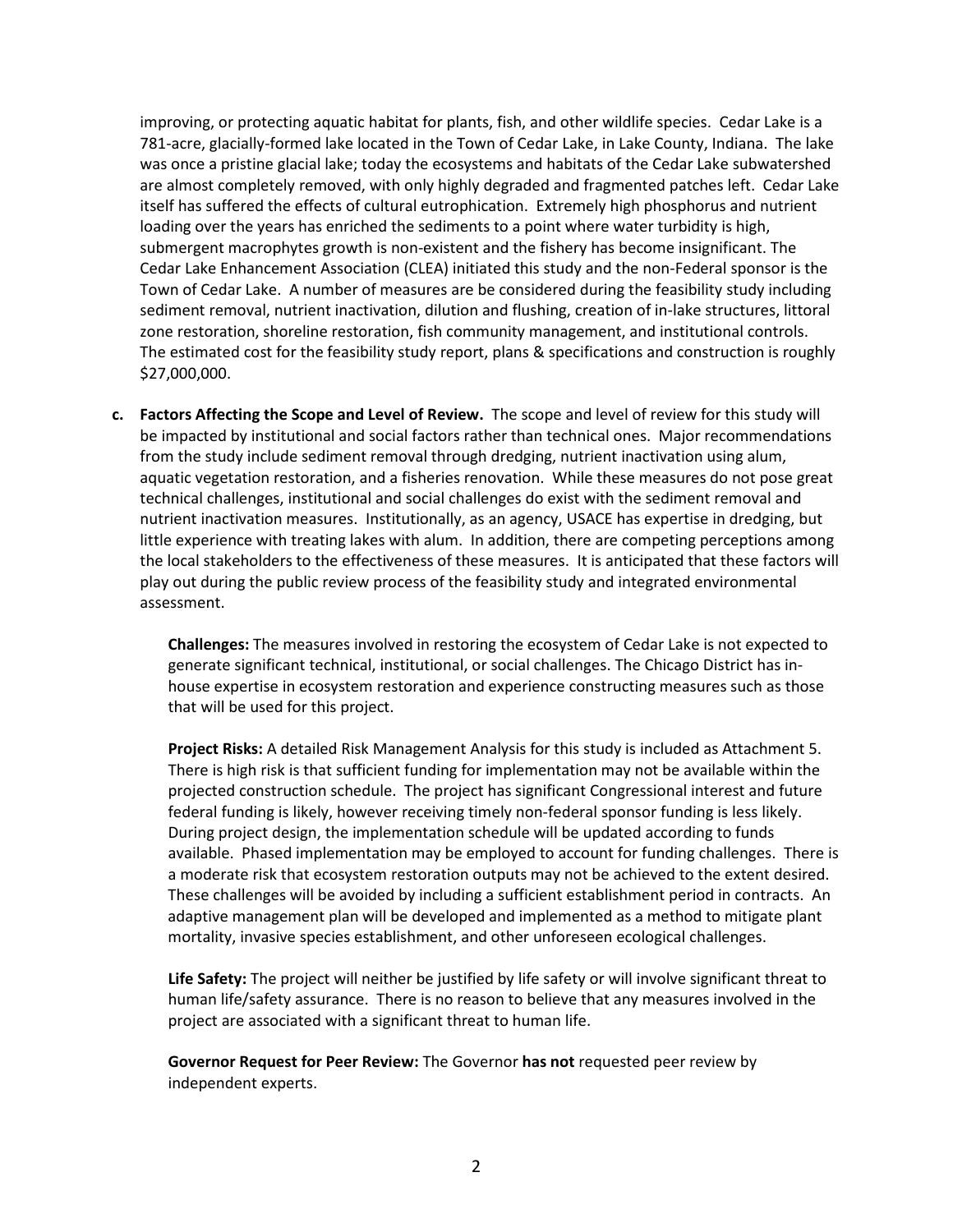**Public Dispute:** The project/study is not anticipated to be controversial nor result in significant public dispute as to the size, nature, or effects of the project or to the economic or environmental costs or benefits of the project. Several stakeholders and the public has been engaged throughout the development of the feasibility study through study updates at periodic town council meetings. To date the public has supported the project.

**Project Design/Construction:** The anticipated project design will take advantage of prevailing practices and methodologies. It is not expected to be based on novel methods or involve the use of innovative techniques, or present complex challenges for interpretation. It also not anticipated that the project will require unique construction sequencing or redundancy.

**d. In-Kind Contributions.** Products and analyses provided by non-Federal sponsors as in-kind services are subject to DQC, ATR, and IEPR. No specific in-kind contributions have been utilized that would require specific review.

## **4. DISTRICT QUALITY CONTROL (DQC)**

All decision documents (including supporting data, analyses, environmental compliance documents, etc.) shall undergo DQC. DQC is an internal review process of basic science and engineering work products focused on fulfilling the project quality requirements defined in the Project Management Plan (PMP). The home district shall manage DQC. Documentation of DQC activities is required and should be in accordance with the regional quality management system (QMS).

**a. Documentation of DQC.** In accordance with the approved project Quality Control Plan (QCP), the Feasibility Report and Integrated Environmental Assessment will undergo appropriate PDT and Chief's review as well as Planning and Policy Compliance and Legal Certifications. The PDT review involves a comprehensive review of each product by the PDT prior to routing for Chief's Review. Chief's review will involves a review of all major products: Feasibility Scoping Meeting (FSM), Alternative Formulation Briefing (AFB), Draft Feasibility Report and Final Feasibility Report by all functional chiefs of sections, branches and divisions with a PDT member involved in the development of the product. Edits will be incorporated into the document and rerouted for final approval requiring sign-off from the functional chiefs.This review, in conjunction with the PDT review is completed to ensure consistency of the document prior to ATR. DrChecks is not utilized to document the PDT or Chief's review.

## **5. AGENCY TECHNICAL REVIEW (ATR)**

ATR is mandatory for all decision documents (including supporting data, analyses, environmental compliance documents, etc.). The objective of ATR is to ensure consistency with established criteria, guidance, procedures, and policy. The ATR will assess whether the analyses presented are technically correct and comply with published USACE guidance, and that the document explains the analyses and results in a reasonably clear manner for the public and decision makers. ATR is managed within USACE by the designated RMO and is conducted by a qualified team from outside the home district that is not involved in the day-to-day production of the project/product. ATR teams will be comprised of senior USACE personnel and may be supplemented by outside experts as appropriate. The ATR team lead will be from outside the home MSC.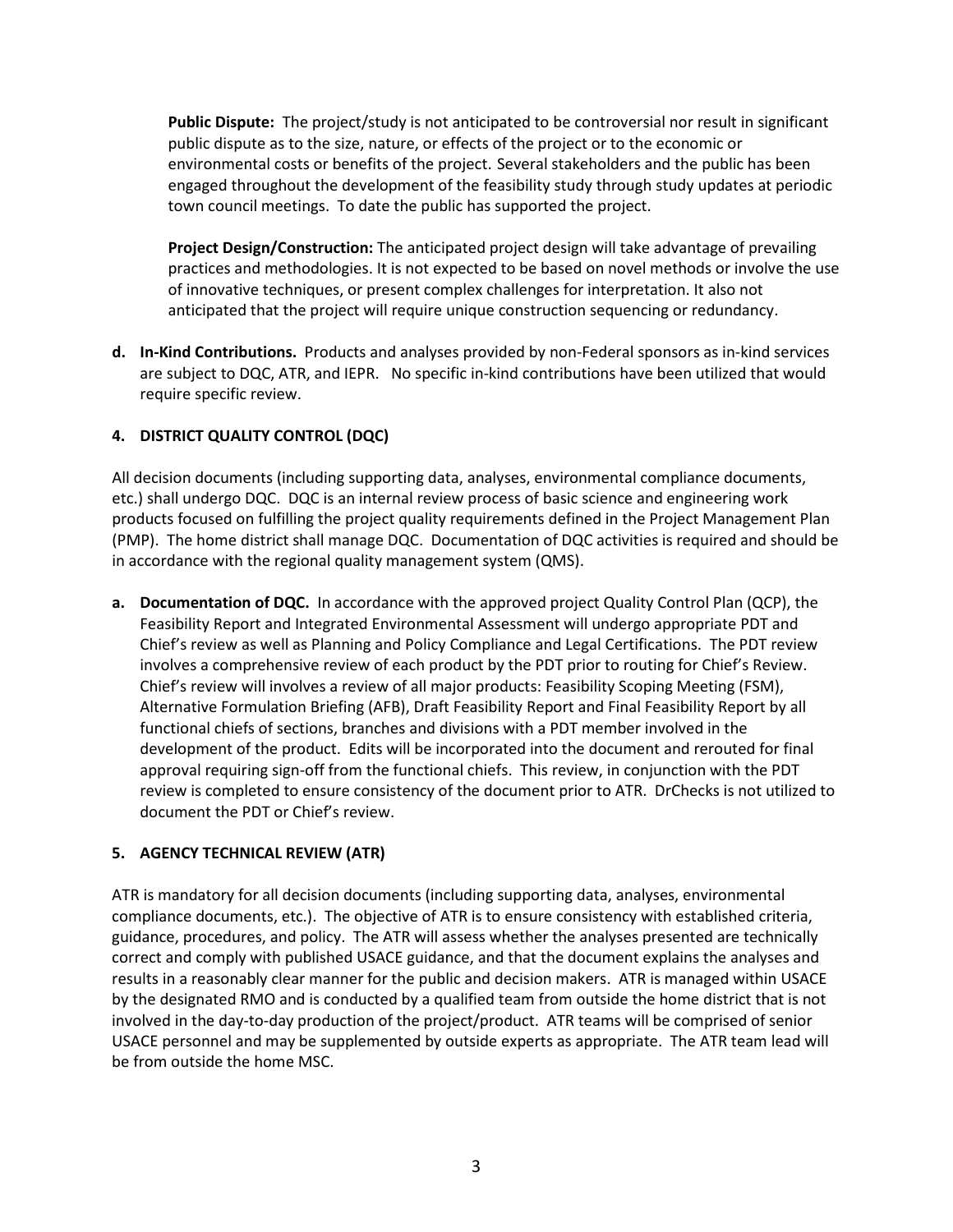- **a. Products to Undergo ATR.** This feasibility study was initiated under Section 206 of the Continuing Authorities Program. The early stages of study development were done under the CAP authority; therefore a Feasibility Scoping Meeting (FSM) was not conducted. The study team did conduct an In-Progress Review (IPR) with MSC and HQUSACE in March 2008 after specific authorization was provided in WRDA 2007. Once implementation guidance was provided, the feasibility was well past the FSM milestone. The products to undergo ATR review are the Alternative Formualtion Briefing (AFB) Documentation, Draft Feasibility Report and Final Feasibility Report including supporting documentation and technical appendices for each document.
- **b. Required ATR Team Expertise.** Due to the limited scale and lack of technical complexity of the study recommendations, a limited ATR team is required.

Prior to specific Congressional authorization, an extensive technical review was conducted on the hydrodynamic, sediment transport and water quality model analysis conducted using the Environmental Fluid Dynamics Code (EFDC) model by Sandia National Laboratories. This threemember team included experts from ERDC in hydrodynamics and sediment transport modeling, USEPA in water quality modeling, and USACE-LRC in lacustrine limnology. This team conducted a three-part review covering model development, analysis of measures, and alternative analysis over an 18-month period. The comments and responses for each of the three reviews were documented and incorporated in the analysis conducted during the Feasibility Study. No additional hydrologic or hydraulic analyses were conducted after their review; therefore, additional reviewers with this expertise will not be required for the ATR team.

| <b>ATR Team Members/Disciplines</b> | <b>Expertise Required</b>                                           |  |  |
|-------------------------------------|---------------------------------------------------------------------|--|--|
| <b>ATR Lead</b>                     | The ATR lead should be a senior professional with extensive         |  |  |
|                                     | experience in preparing Civil Works decision documents and          |  |  |
|                                     | conducting ATR. The lead should also have the necessary skills      |  |  |
|                                     | and experience to lead a virtual team through the ATR process.      |  |  |
|                                     | The ATR lead may also serve as a reviewer for a specific            |  |  |
|                                     | discipline (such as planning, economics, environmental              |  |  |
|                                     | resources, etc).                                                    |  |  |
| Planning / Plan Formulation         | Team member will be an expert in the formulation of ecosystem       |  |  |
|                                     | restoration feasibility studies. Experience should include          |  |  |
|                                     | formulation and analysis of measures to restore eutrophic lakes,    |  |  |
|                                     | cost-effectiveness and incremental cost analysis evaluations of     |  |  |
|                                     | alternatives, and the development of USACE decision                 |  |  |
|                                     | documents.                                                          |  |  |
| Lacustrine Ecology                  | Team member will be an expert in the field of lacustrine ecology    |  |  |
|                                     | and have a thorough understanding of nutrient eutrophication,       |  |  |
|                                     | its effect on biota, and restoration methods used in glacial lakes. |  |  |
|                                     | Expertise should include a strong background in limnology,          |  |  |
|                                     | ecosystem restoration and the estimation of ecological outputs.     |  |  |
| <b>NEPA Compliance</b>              | Team member will be an expert in the field of NEPA compliance       |  |  |
|                                     | and have a thorough understanding of pertinent USACE                |  |  |
|                                     | regulations and the development of NEPA compliance                  |  |  |
|                                     | documents for ecosystem restoration.                                |  |  |

It is suggested that the ATR team be comprised of members having the following expertise: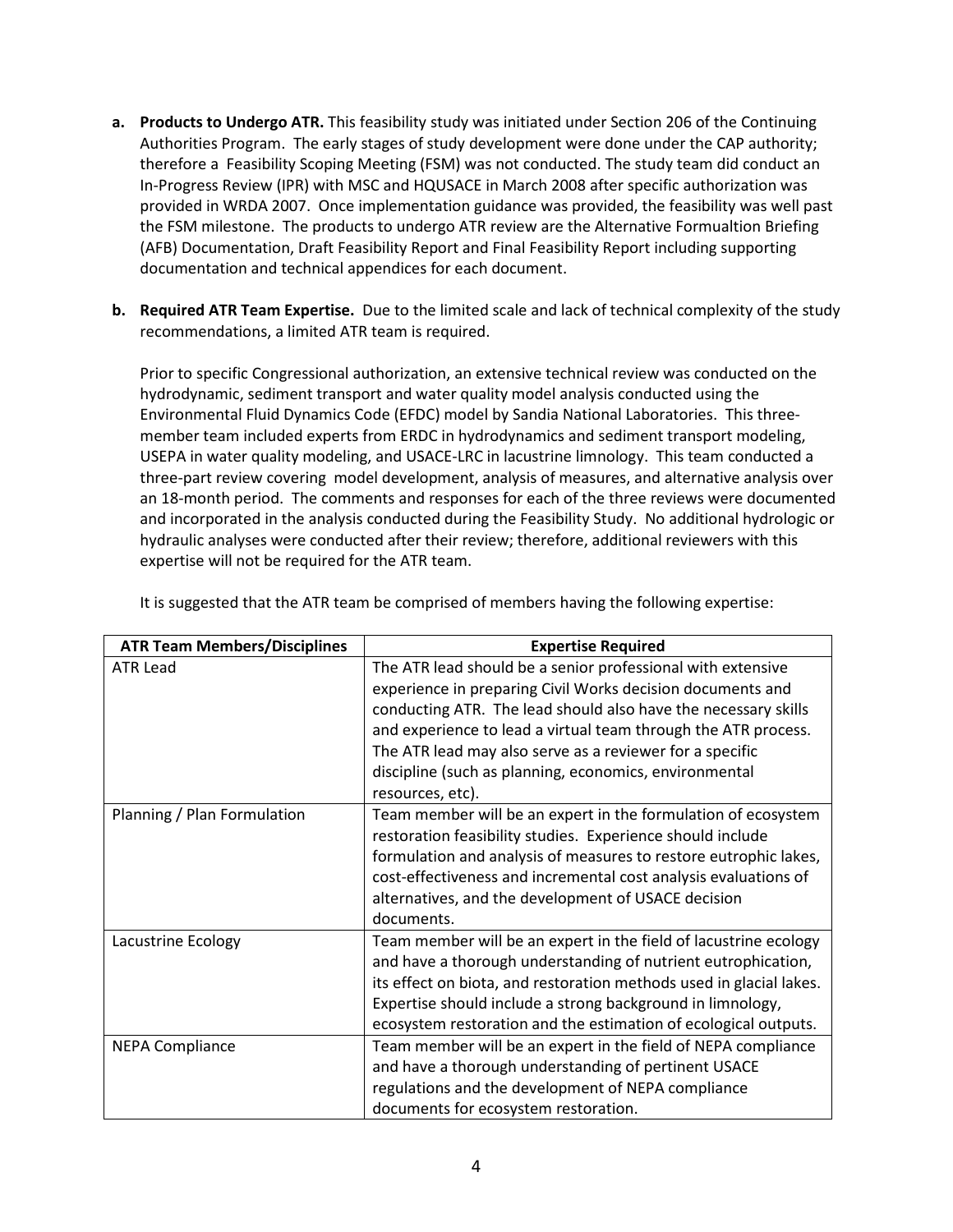| <b>Cost Engineering</b> | Team member will be an expert in the estimation of<br>construction costs for ecosystem restoration measures. At a |
|-------------------------|-------------------------------------------------------------------------------------------------------------------|
|                         | minimum, experience should include estimating lake dredging                                                       |
|                         | operations including sediment removal, dewatering, disposal                                                       |
|                         | and effluent treatment. A member from the Cost Engineering                                                        |
|                         | Directory of Expertise should be selected.                                                                        |
| Real Estate             | Team member will be experienced with lands, easements,                                                            |
|                         | rights-of-way, relocation, and disposal real estate processes.                                                    |

- **c. Documentation of ATR.** DrChecks review software will be used to document all ATR comments, responses and associated resolutions accomplished throughout the review process. Comments should be limited to those that are required to ensure adequacy of the product. The four key parts of a quality review comment will normally include:
	- (1) The review concern identify the product's information deficiency or incorrect application of policy, guidance, or procedures;
	- (2) The basis for the concern cite the appropriate law, policy, guidance, or procedure that has not be properly followed;
	- (3) The significance of the concern indicate the importance of the concern with regard to its potential impact on the plan selection, recommended plan components, efficiency (cost), effectiveness (function/outputs), implementation responsibilities, safety, Federal interest, or public acceptability; and
	- (4) The probable specific action needed to resolve the concern identify the action(s) that the reporting officers must take to resolve the concern.

In some situations, especially addressing incomplete or unclear information, comments may seek clarification in order to then assess whether further specific concerns may exist.

The ATR documentation in DrChecks will include the text of each ATR concern, the PDT response, a brief summary of the pertinent points in any discussion, including any vertical team coordination (the vertical team includes the district, RMO, MSC, and HQUSACE), and the agreed upon resolution. If an ATR concern cannot be satisfactorily resolved between the ATR team and the PDT, it will be elevated to the vertical team for further resolution in accordance with the policy issue resolution process described in either ER 1110-1-12 or ER 1105-2-100, Appendix H, as appropriate. Unresolved concerns can be closed in DrChecks with a notation that the concern has been elevated to the vertical team for resolution.

At the conclusion of each ATR effort, the ATR team will prepare a Review Report summarizing the review. Review Reports will be considered an integral part of the ATR documentation and shall:

- Identify the document(s) reviewed and the purpose of the review;
- Disclose the names of the reviewers, their organizational affiliations, and include a short paragraph on both the credentials and relevant experiences of each reviewer;
- Include the charge to the reviewers;
- Describe the nature of their review and their findings and conclusions;
- **If Identify and summarize each unresolved issue (if any); and**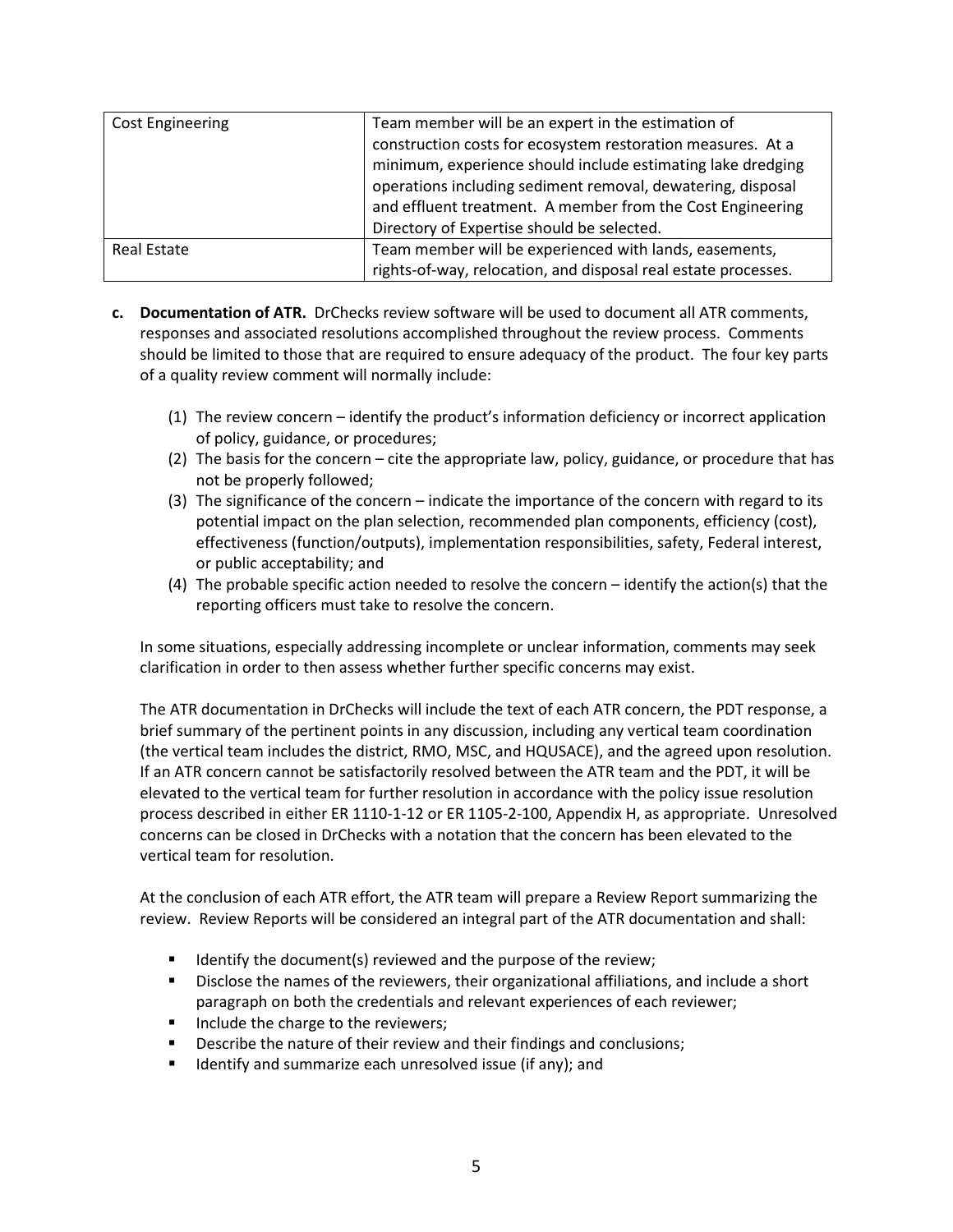**Include a verbatim copy of each reviewer's comments (either with or without specific** attributions), or represent the views of the group as a whole, including any disparate and dissenting views.

ATR may be certified when all ATR concerns are either resolved or referred to the vertical team for resolution and the ATR documentation is complete. The ATR Lead will prepare a Statement of Technical Review certifying that the issues raised by the ATR team have been resolved (or elevated to the vertical team). A Statement of Technical Review should be completed, based on work reviewed to date, for the AFB, draft report, and final report. A sample Statement of Technical Review is included in Attachment 2.

## **6. INDEPENDENT EXTERNAL PEER REVIEW (IEPR)**

IEPR may be required for decision documents under certain circumstances. IEPR is the most independent level of review, and is applied in cases that meet certain criteria where the risk and magnitude of the proposed project are such that a critical examination by a qualified team outside of USACE is warranted. A risk-informed decision, as described in EC 1165-2-214, is made as to whether IEPR is appropriate. IEPR panels will consist of independent, recognized experts from outside of the USACE in the appropriate disciplines, representing a balance of areas of expertise suitable for the review being conducted. There are two types of IEPR:

- Type I IEPR. Type I IEPR reviews are managed outside the USACE and are conducted on project studies. Type I IEPR panels assess the adequacy and acceptability of the economic and environmental assumptions and projections, project evaluation data, economic analysis, environmental analyses, engineering analyses, formulation of alternative plans, methods for integrating risk and uncertainty, models used in the evaluation of environmental impacts of proposed projects, and biological opinions of the project study. Type I IEPR will cover the entire decision document or action and will address all underlying engineering, economics, and environmental work, not just one aspect of the study. For decision documents where a Type II IEPR (Safety Assurance Review) is anticipated during project implementation, safety assurance shall also be addressed during the Type I IEPR per EC 1165-2-214.
- Type II IEPR. Type II IEPR, or Safety Assurance Review (SAR), are managed outside the USACE and are conducted on design and construction activities for hurricane, storm, and flood risk management projects or other projects where existing and potential hazards pose a significant threat to human life. Type II IEPR panels will conduct reviews of the design and construction activities prior to initiation of physical construction and, until construction activities are completed, periodically thereafter on a regular schedule. The reviews shall consider the adequacy, appropriateness, and acceptability of the design and construction activities in assuring public health safety and welfare.
- **a. Decision on IEPR.** Based on the assessment of risk factors and other triggering mechanisms set forth in EC1165-2-214, a Type I IEPR would not be required because:
	- there are no anticipated significant environmental, cultural, social or economic impacts associated with the project;
	- there is no anticipated significant inter-agency interest associated with the project;
	- there is no anticipated risk to human health or safety associated with the project;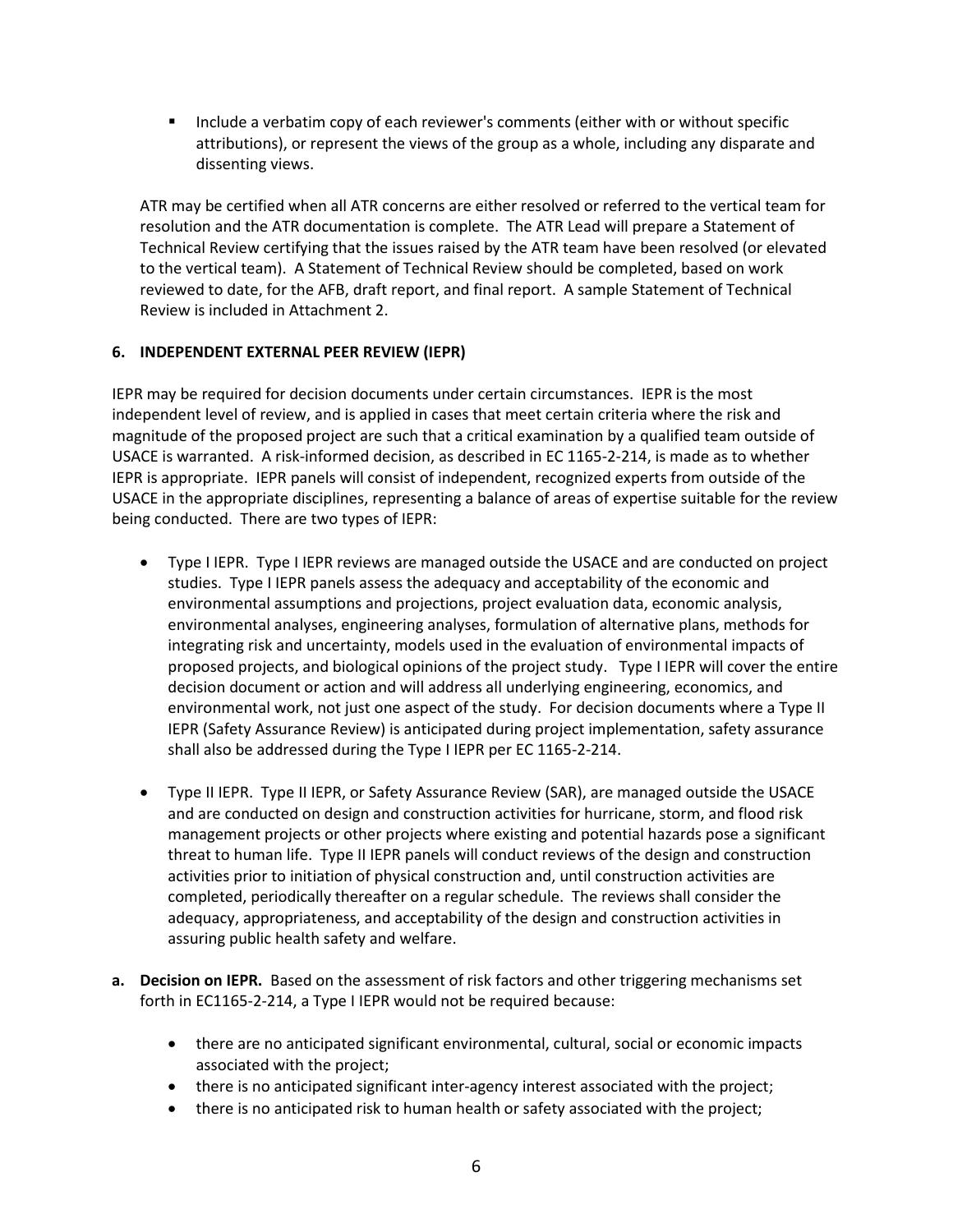- there is no anticipated controversial aspects associated with the project;
- there are no novel or non-standard procedures, methods or models being used to develop and implement the project;
- there has been no request by any state Governor to execute IEPR associated with the project;
- the feasibility study is not expected to contain influential scientific information of any significance;
- the estimated total project cost currently stands at \$27M, which is considerably less than the \$45M trigger to require an IEPR.

Since none of the triggers listed above have been met to require a Type I IEPR, the District submitted a formal waiver request for a Type I IEPR to HQUSACE, Deputy for Civil Works. The Type I IEPR exclusion waiver was granted by HQUSACE on 20 May 2013, which is is included as Attachment 8.

The Cedar Lake Aquatic Ecosystem Restoration project does not include any features that pose a significant threat to human life, therefore a Type II IEPR, or Safety Assurance Review (SAR) will not be conducted during the design phase of this project.

## **b. Products to Undergo Type I IEPR.** N/A

- **c. Required Type I IEPR Panel Expertise.** N/A
- **d. Documentation of Type I IEPR.** N/A

## **7. POLICY AND LEGAL COMPLIANCE REVIEW**

All decision documents will be reviewed throughout the study process for their compliance with law and policy. Guidance for policy and legal compliance reviews is addressed in Appendix H, ER 1105-2-100. These reviews culminate in determinations that the recommendations in the reports and the supporting analyses and coordination comply with law and policy, and warrant approval or further recommendation to higher authority by the home MSC Commander. DQC and ATR augment and complement the policy review processes by addressing compliance with pertinent published Army policies, particularly policies on analytical methods and the presentation of findings in decision documents.

## **8. COST ENGINEERING DIRECTORY OF EXPERTISE (DX) REVIEW AND CERTIFICATION**

All decision documents shall be coordinated with the Cost Engineering DX, located in the Walla Walla District. The Cost-DX will assist in determining the expertise needed on the ATR team and Type I IEPR team (if required) and in the development of the review charge(s). The Cost-DX will also provide cost certification. The RMO is responsible for coordination with the Cost-DX.

## **9. MODEL CERTIFICATION AND APPROVAL**

EC 1105-2-412 mandates the use of certified or approved models for all planning activities to ensure the models are technically and theoretically sound, compliant with USACE policy, computationally accurate, and based on reasonable assumptions. Planning models, for the purposes of the EC, are defined as any models and analytical tools that planners use to define water resources management problems and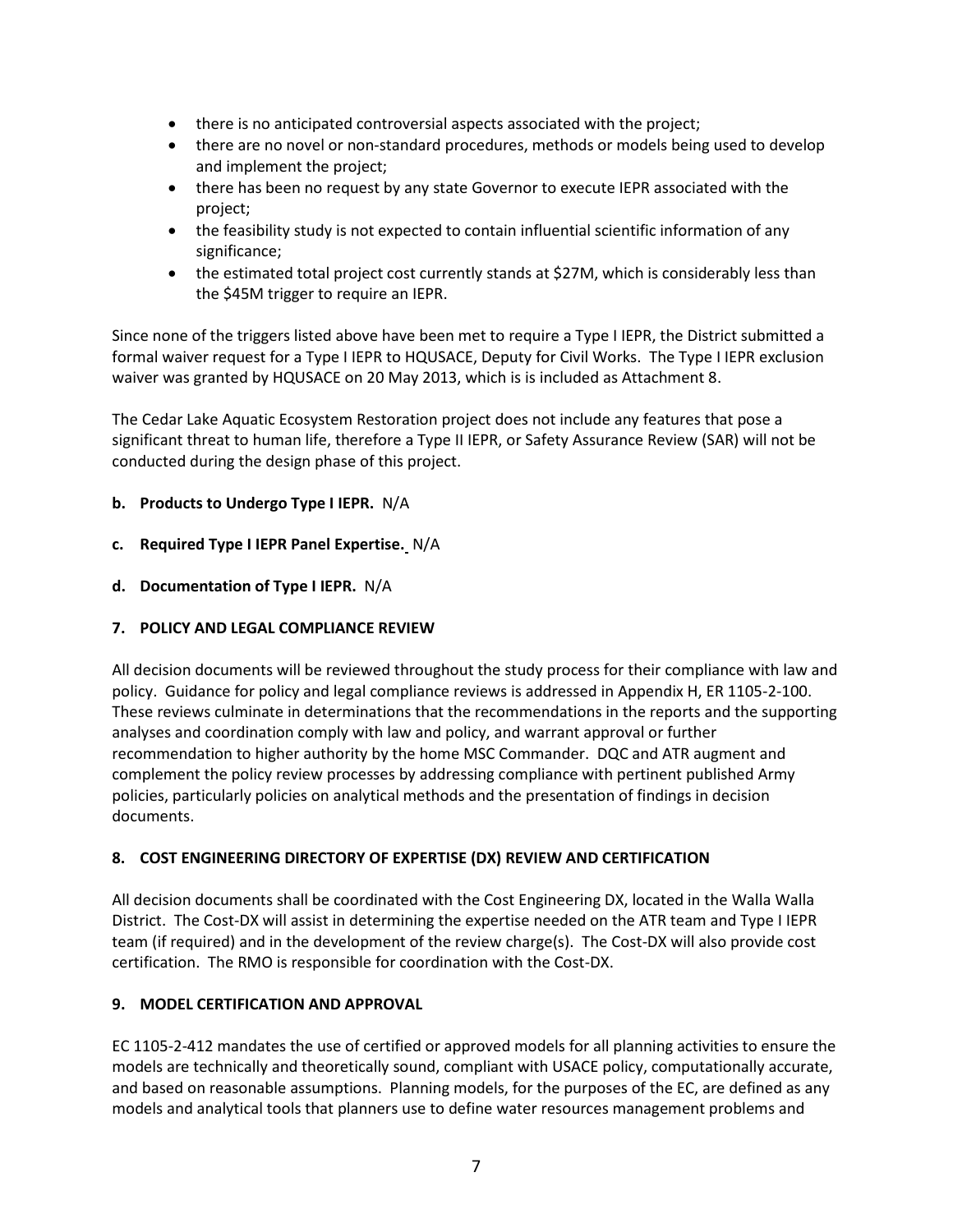opportunities, to formulate potential alternatives to address the problems and take advantage of the opportunities, to evaluate potential effects of alternatives and to support decision making. The use of a certified/approved planning model does not constitute technical review of the planning product. The selection and application of the model and the input and output data is still the responsibility of the users and is subject to DQC, ATR, and IEPR (if required).

EC 1105-2-412 does not cover engineering models used in planning. The responsible use of well-known and proven USACE developed and commercial engineering software will continue and the professional practice of documenting the application of the software and modeling results will be followed. As part of the USACE Scientific and Engineering Technology (SET) Initiative, many engineering models have been identified as preferred or acceptable for use on Corps studies and these models should be used whenever appropriate. The selection and application of the model and the input and output data is still the responsibility of the users and is subject to DQC, ATR, and IEPR (if required).

**a. Planning Models.** The following planning models are anticipated to be used in the development of the decision document: The model Certification/Approval Plan for the Cedar Lake HSI is included as attachment 7.

| <b>Model Name and</b><br><b>Version</b> | Brief Description of the Model and How It Will Be Applied in<br>the Study                                                                                                                                                                                                                                                                                                                                                                                                                                                                             | Certification /<br><b>Approval</b><br><b>Status</b> |
|-----------------------------------------|-------------------------------------------------------------------------------------------------------------------------------------------------------------------------------------------------------------------------------------------------------------------------------------------------------------------------------------------------------------------------------------------------------------------------------------------------------------------------------------------------------------------------------------------------------|-----------------------------------------------------|
| <b>IWR Planning Suite</b>               | The Institute for Water Resources developed the IWR-Planning<br>Suite to assist with the formulation and comparison of<br>alternative plans. IWR-Planning Suite assisted plan<br>formulation by combining solutions and calculating the<br>additive effects of each combination, or "plan." The program<br>assisted with plan comparison by conducting cost<br>effectiveness and incremental cost analyses, identifying the<br>plans which are the best financial investments and displaying<br>the effects of each on a range of decision variables. | Certified                                           |
| Cedar Lake Habitat<br>Suitability Index | The level of habitat suitability in the Cedar Lake aquatic<br>ecosystem was calculated by developing a habitat suitability<br>index (HSI). The HSI is an algebraic function that uses various<br>indicators of the quality of habitat function and structure.<br>There is not an established HSI for lacustrine habitats;<br>therefore, one was developed specifically for Cedar lake.                                                                                                                                                                | Approved for<br>single use (18<br>Dec 2012)         |

**b. Engineering Models.** The following engineering models are anticipated to be used in the development of the decision document:

| <b>Model Name and</b> | Brief Description of the Model and How It Will Be Applied in                                                                                                                                                                                   | Approval       |
|-----------------------|------------------------------------------------------------------------------------------------------------------------------------------------------------------------------------------------------------------------------------------------|----------------|
| <b>Version</b>        | the Study                                                                                                                                                                                                                                      | <b>Status</b>  |
| EFDC-SNL              | The USEPA sponsored Environmental Fluid Dynamics Code<br>(EFDC) hydrodynamic, sediment transport, and water quality<br>model was updated by Sandia National Laboratories (SNL).<br>The newly incorporated SEDZLJ sediment transport algorithm, | Not Applicable |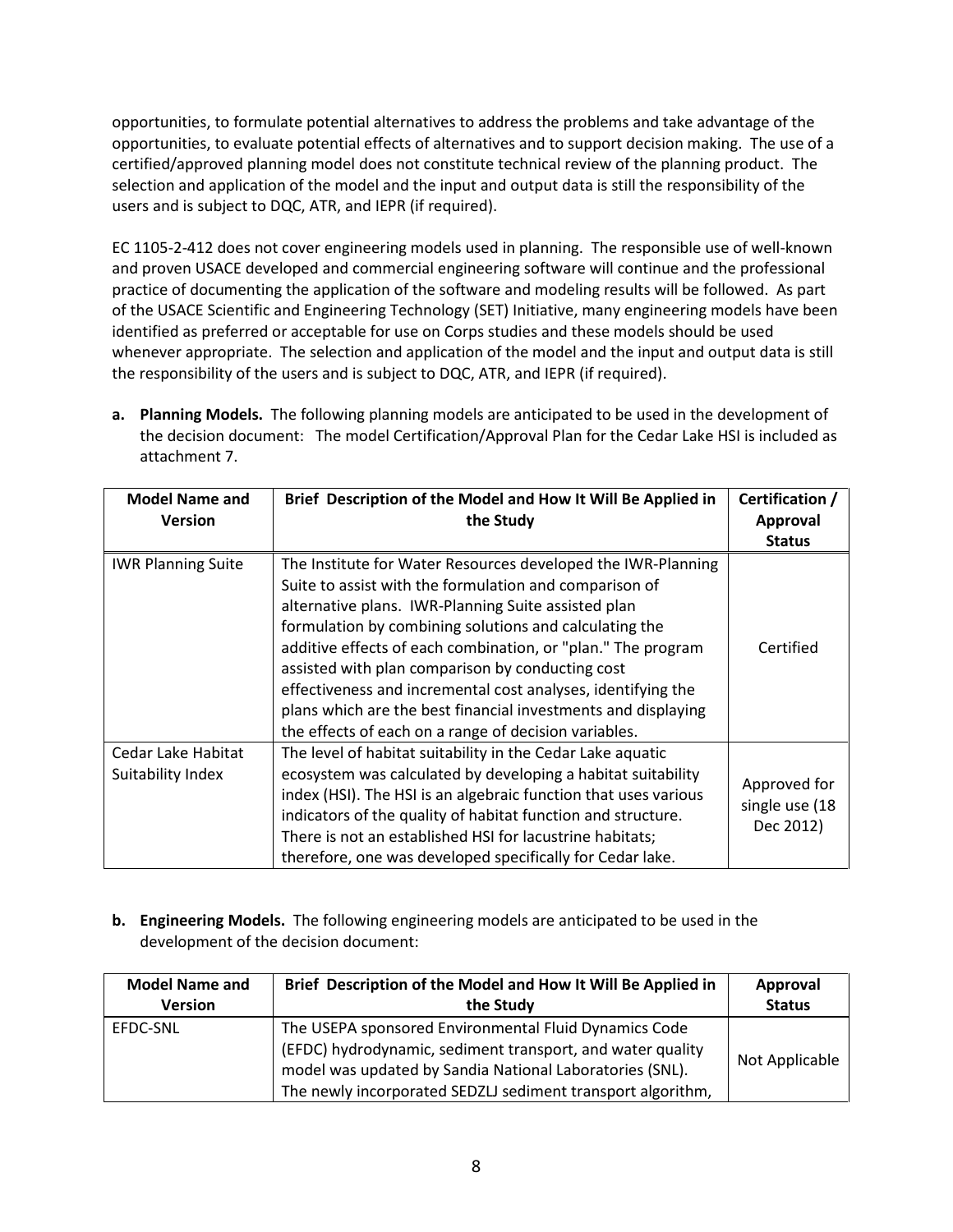| which allows direct incorporation of site-specific erosion data<br>from the Sediment Erosion with Depth flume (SEDflume),<br>facilitates accurate prediction of sediment behavior. The<br>model was developed and calibrated based on field data<br>collected in 2005 and calibration results suggest the model is<br>able to sufficiently reproduce water quality trends. The |  |
|--------------------------------------------------------------------------------------------------------------------------------------------------------------------------------------------------------------------------------------------------------------------------------------------------------------------------------------------------------------------------------|--|
| program was used to evaluate without- and with-project<br>conditions over a typical 9-month period corresponding to ice-                                                                                                                                                                                                                                                       |  |
| off conditions on Cedar Lake.                                                                                                                                                                                                                                                                                                                                                  |  |

## **10. REVIEW SCHEDULES AND COSTS**

**a. ATR Schedule and Cost.** Following is an estimate of ATR schedule and costs for the Cedar Lake Aquatic Ecosystem Restoration Feasibility Study:

| <b>Activity</b>                                   | Date                | Cost  |
|---------------------------------------------------|---------------------|-------|
| ATR Review of AFB Document                        | Aug 2009 - Dec 2009 | \$20k |
| Incorporate ATR Comments on AFB Document          | Jan 2010 - Sep 2010 | \$5k  |
| Closeout AFB ATR comments and ATR signoff         | Apr 2011            | \$5k  |
| ATR Review of Draft FR/EA                         | Sep 2013 - Oct 2013 | \$10k |
| Incorporate ATR Comments on Draft FR/EA           | Nov 2013            | \$2k  |
| Closeout Draft FR/EA ATR comments and ATR signoff | Dec 2013            | \$1k  |
| ATR Review of Final FR/EA                         | Apr 2014            | \$5k  |
| Incorporate ATR Comments on Final FR/EA           | May 2014            | \$1k  |
| Closeout Final FR/EA ATR comments and ATR signoff | May 2014            | \$1k  |
|                                                   |                     | \$50k |

## **b. Type I IEPR Schedule and Cost.** N/A.

**c. Model Certification/Approval Schedule and Cost.** Review of the Cedar Lake Habitat Suitability Index (HSI) was done in conjunction with ATR review of the AFB document. Further review of documentation was conducted by the Planning Center of Expertise for Ecosystem Restoration (ECO-PCX). Endorsement of the Cedar Lake HSI Model was obtained in November 2012 and was approved by HQUSACE 18 December 2012 and is ncluded as Attachment 7. Changes to the review plan in regards to model certification were documented in Attachment 3. Total cost of model certification review by ECO-PCX was \$3,000 (does not include review during ATR, which is outlined above).

## **11. PUBLIC PARTICIPATION**

Throughout the feasibility phase, continual coordination with local stakeholders and interested agencies was paramount. Several public meetings were held throughout the process to brief the non-Federal sponsor and interested stakeholders on the progress of the study. These meetings were held to ensure the stakeholders were aware progress and direction, as well as to acquire local input.

Public review of the Draft Feasibility Report and Integrated Environmental Assessment will be done after ATR of the draft report and clearance from the vertical team in issuing the report for public review. The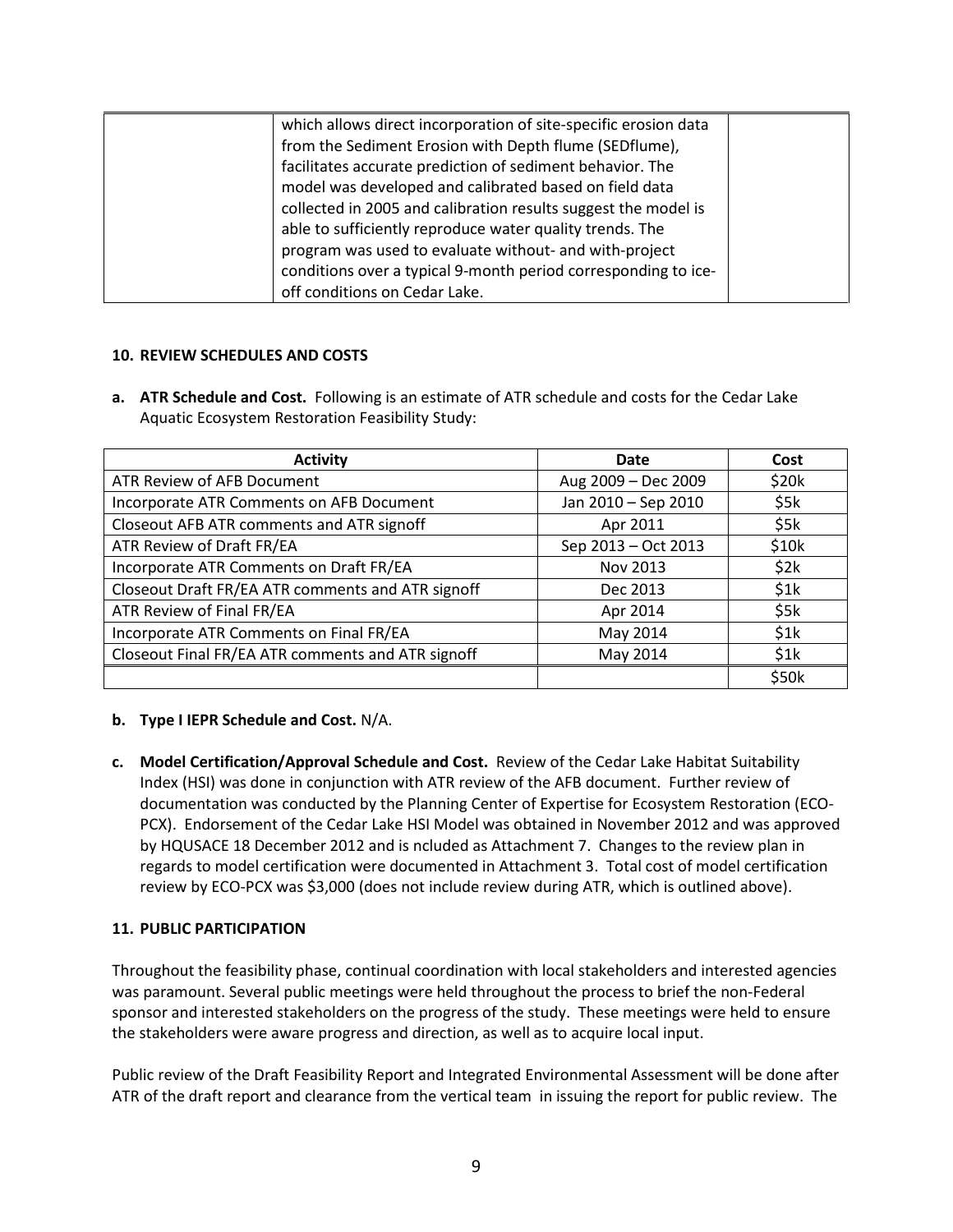public and agency review will be done as part of the NEPA compliance process. Comments received will be comprised, addressed, and placed in the Coordination Appendix to the final report. Significant comments that result in major revisions to plan formulation and the recommended plan will be included in the Final Feasibility Report and Integrated Environmental Assessment provided to the ATR team for review. Upon approval, the final decision document including supplemental documentation will be made available to the public through the District website.

## **12. REVIEW PLAN APPROVAL AND UPDATES**

The Great Lakes and Ohio River Division Commander is responsible for approving this Review Plan. The Commander's approval reflects vertical team input (involving district, MSC, RMO, and HQUSACE members) as to the appropriate scope and level of review for the decision document. Like the PMP, the Review Plan is a living document and may change as the study progresses. The home district is responsible for keeping the Review Plan up to date. Minor changes to the review plan since the last MSC Commander approval are documented in Attachment 3. Significant changes to the Review Plan (such as changes to the scope and/or level of review) should be re-approved by the MSC Commander following the process used for initially approving the plan. The latest version of the Review Plan, along with the Commanders' approval memorandum, should be posted on the Home District's webpage. The latest Review Plan should also be provided to the RMO and home MSC.

## **13. REVIEW PLAN POINTS OF CONTACT**

Public questions and/or comments on this review plan can be directed to the following points of contact:

## Chicago District (CELRC):

Great Lakes and Ohio River Division (CELRD):

Planning Center of Expertise for Ecosystem Restoration (ECO-PCX):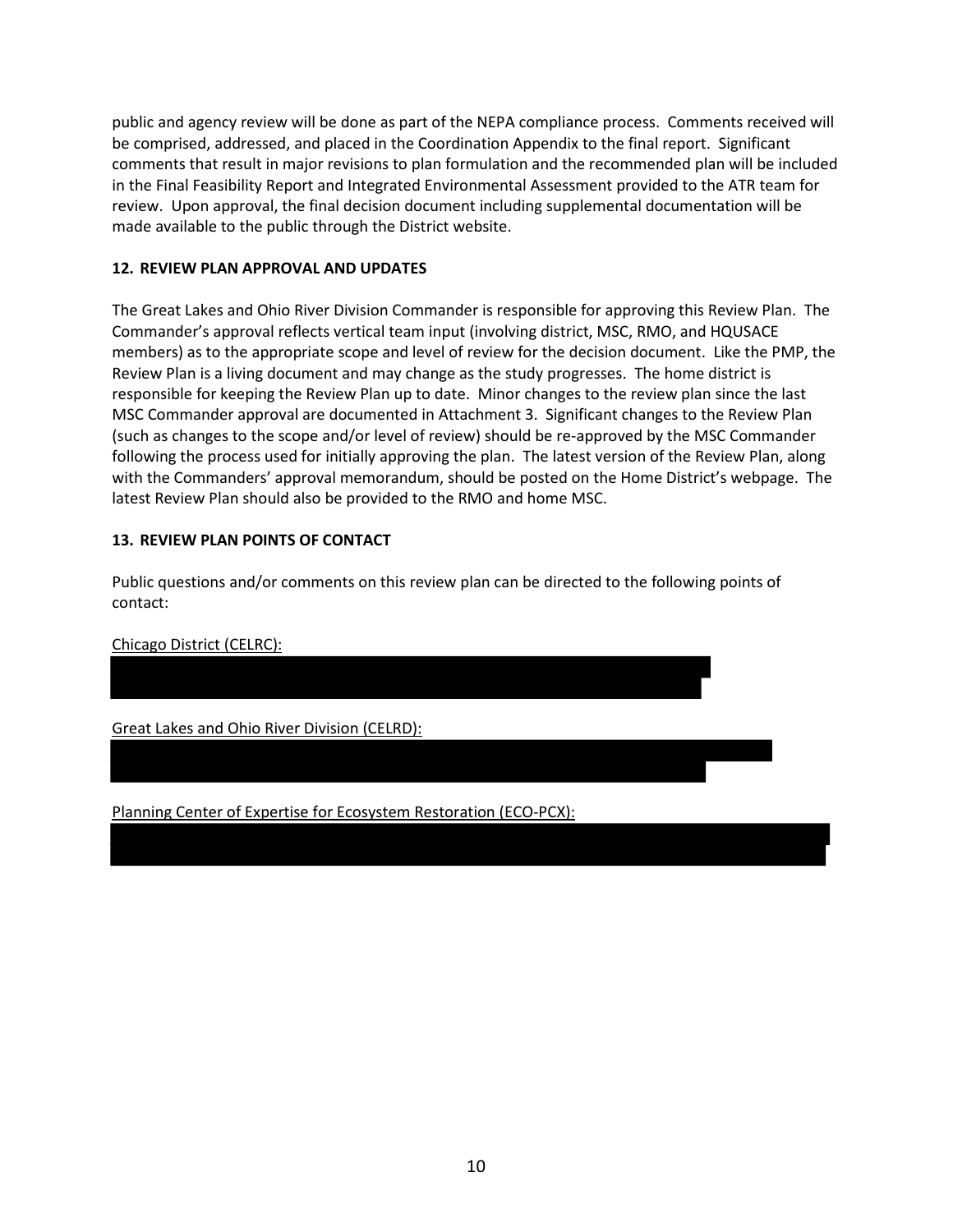#### **ATTACHMENT 1: TEAM ROSTERS**

#### Cedar Lake Project Development (PDT) Team:

*USACE Chicago District* Project Manager Lead Planner Fish Ecologist/Planner Fisheries Biologist Archaeologist/Cultural Resources Environmental Engineering Geotechnical Engineering Cost Engineering Civil Design Office of Counsel *USACE Detroit District* Real Estate *Non-Federal Sponsor (Town of Cedar Lake)* Town Administrator Engineering Representative

## Agency Technical Review (ATR) Team:

ATR Team Lead Plan Formulation Plan Formulation/Planning Lacustrine Ecology and Model Review NEPA Compliance Cost Engineering Real Estate



#### Vertical Team:

*USACE Chicago District:* Chief, Planning Branch Deputy for Project Management *USACE Great Lakes and Ohio River Division:* District Liaison Planning and Policy Chief, Planning and Policy *USACE Headquarters:* LRD-RIT Manager Chief, Office of Water Project Review





Planning Center of Expertise for Ecosystem Restoration (ECO-PCX):

ECO-PCX Director Deputy Director Deputy Director National Program Manager LRD Accout Manager

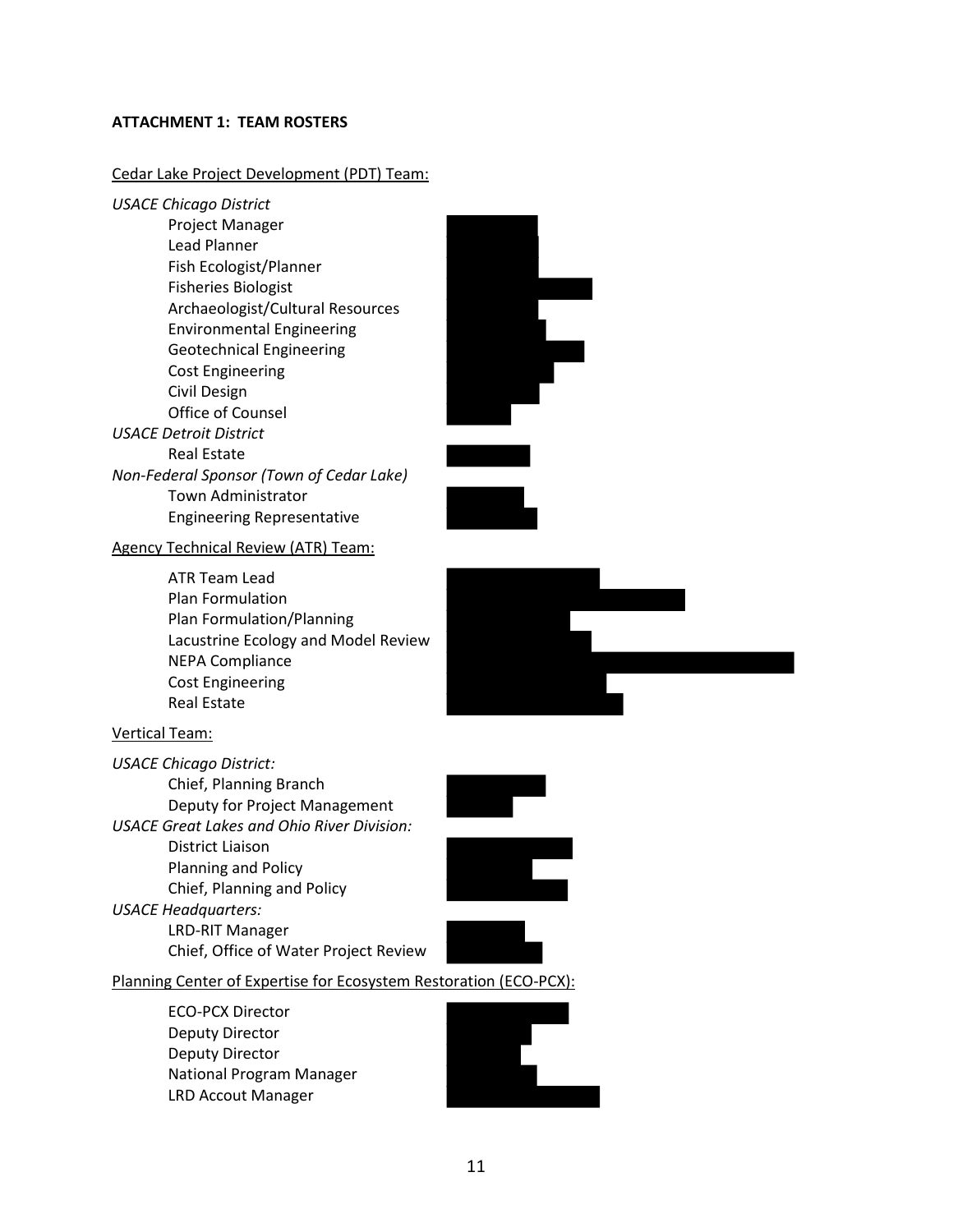#### **ATTACHMENT 2: SAMPLE STATEMENT OF TECHNICAL REVIEW FOR DECSION DOCUMENTS**

#### **COMPLETION OF AGENCY TECHNICAL REVIEW**

The Agency Technical Review (ATR) has been completed for the Feasibility Report and Integrated Environmental Assessment for Cedar Lake Aquatic Ecosystem Restoration, Cedar Lake, Indiana. The ATR was conducted as defined in the project's Peer Review Plan to comply with the requirements of EC 1165-2-214. During the ATR, compliance with established policy, principles and procedures, utilizing justified and valid assumptions, was verified. This included review of: assumptions, methods, procedures, and material used in analyses, alternatives evaluated, the appropriateness of data used and level obtained, and reasonableness of the results, including whether the product meets the customer's needs consistent with law and existing U.S. Army Corps of Engineers policy. The ATR also assessed the District Quality Control (DQC) documentation and made the determination that the DQC activities employed appear to be appropriate and effective. All comments resulting from the ATR have been resolved and the comments have been closed in DrChecks<sup>sm</sup>.

ATR Team Leader CENWS-PM-ER

*SIGNATURE*

Project Manager CELRC-PM-PM

*SIGNATURE*

Date

Date

Ecosystem Restoration PCX Representative CEMVD-PD-N

#### **CERTIFICATION OF AGENCY TECHNICAL REVIEW**

Significant concerns and the explanation of the resolution are as follows: *Describe the major technical concerns and their resolution.*

As noted above, all concerns resulting from the ATR of the project have been fully resolved.

*SIGNATURE*

Chief, Planning Branch CELRC-PM-PL

Date

Date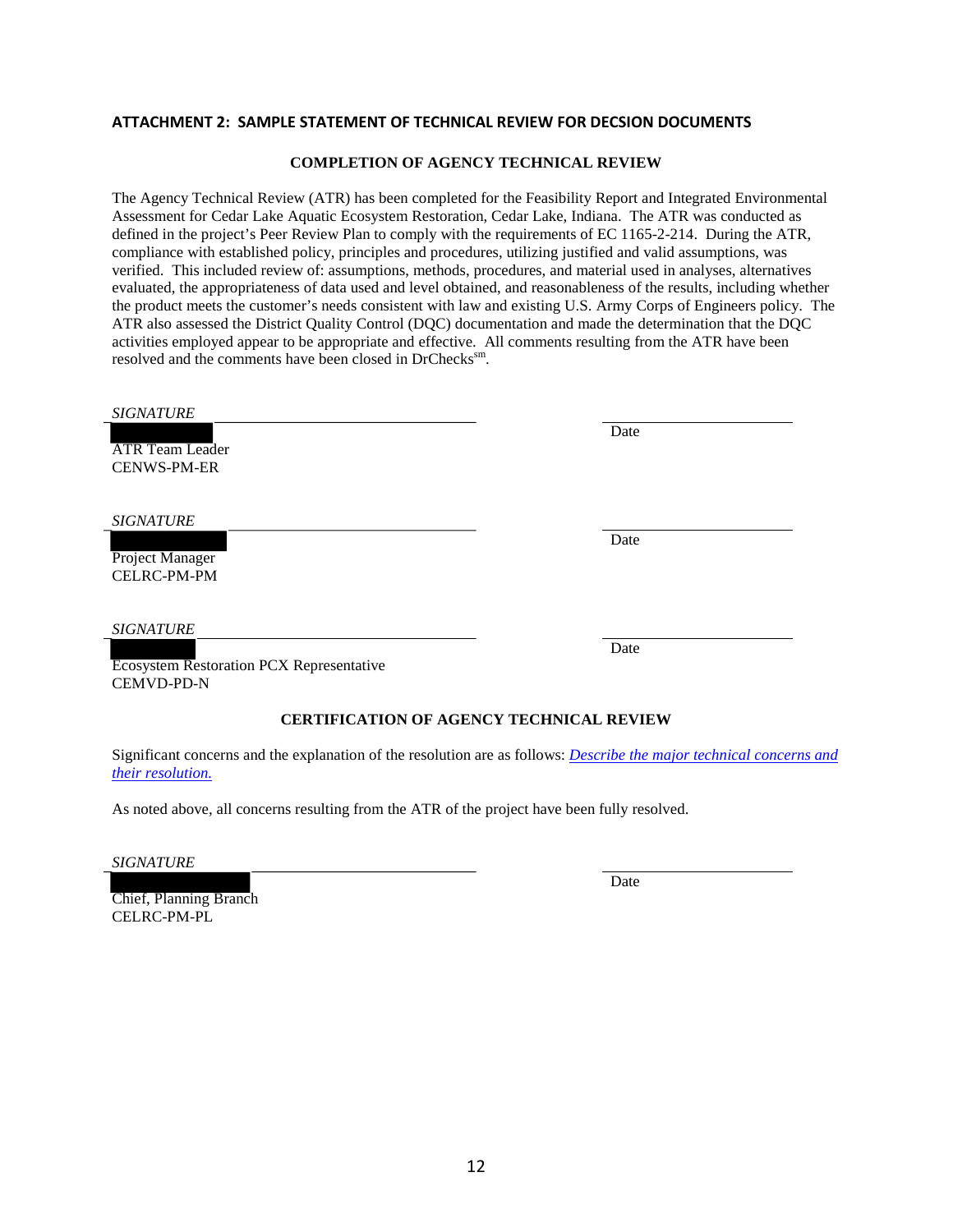## **ATTACHMENT 3: REVIEW PLAN REVISIONS**

| <b>Revision Date</b> | <b>Description of Change</b>                  | Page / Paragraph<br><b>Number</b> |
|----------------------|-----------------------------------------------|-----------------------------------|
| 27 Nov 2013          | Approval for Single-Use of the Cedar Lake HSI | Pg 9 / Section 10.c               |
| 29 May 2013          | <b>Type I IEPR Waiver Approval</b>            | Pg 10 / Section 6.a               |
|                      |                                               |                                   |
|                      |                                               |                                   |
|                      |                                               |                                   |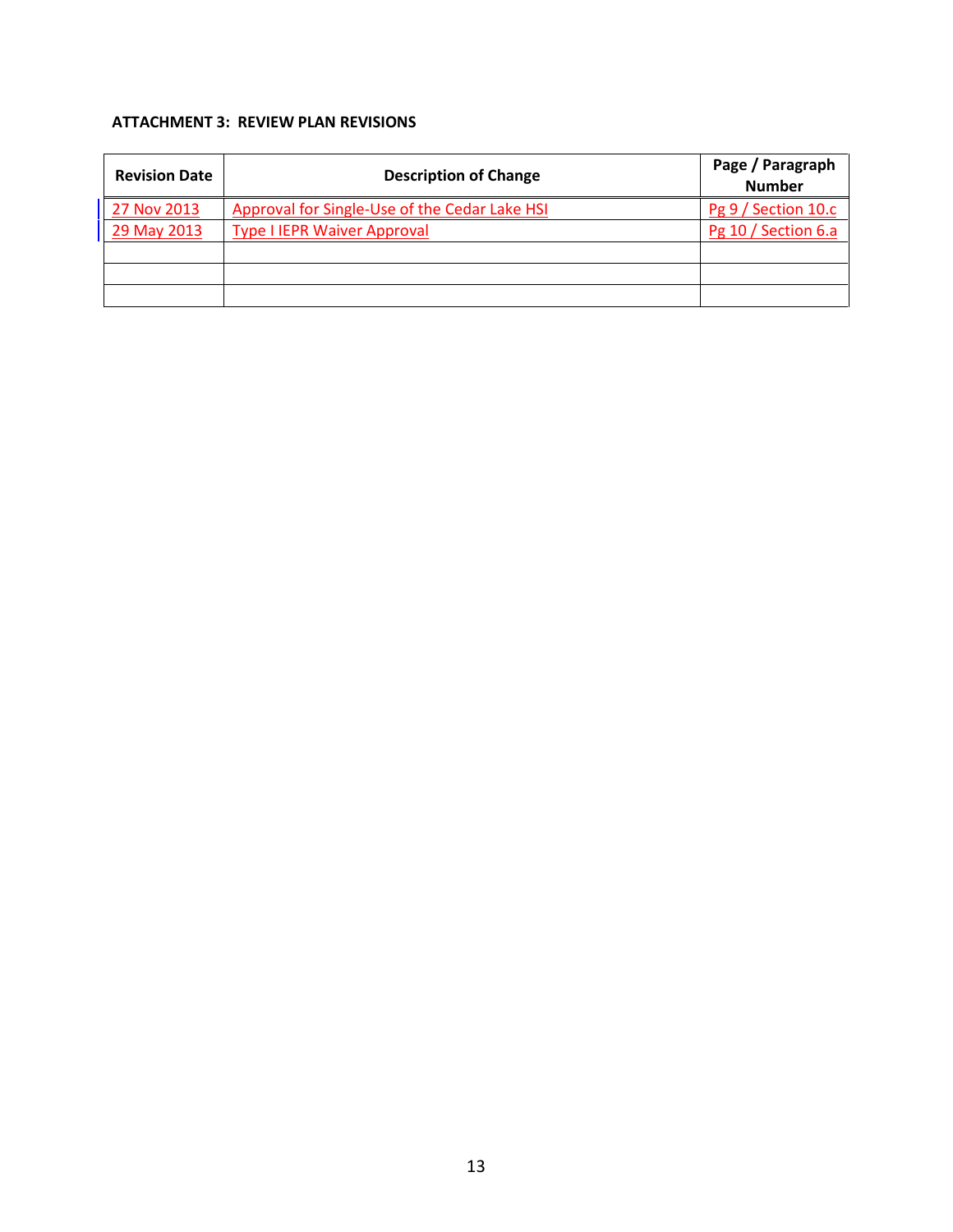| <b>Term</b>    | <b>Definition</b>                          | <b>Term</b>  | <b>Definition</b>                     |
|----------------|--------------------------------------------|--------------|---------------------------------------|
| <b>AFB</b>     | <b>Alternative Formulation Briefing</b>    | <b>NEPA</b>  | National Environmental Policy Act     |
| ASA(CW)        | Assistant Secretary of the Army for Civil  | 0&M          | Operation and maintenance             |
|                | Works                                      |              |                                       |
| <b>ATR</b>     | <b>Agency Technical Review</b>             | OMB          | Office and Management and Budget      |
| <b>DPR</b>     | <b>Detailed Project Report</b>             | OMRR&R       | Operation, Maintenance, Repair,       |
|                |                                            |              | Replacement and Rehabilitation        |
| <b>DQC</b>     | District Quality Control/Quality Assurance | <b>OEO</b>   | <b>Outside Eligible Organization</b>  |
| <b>DX</b>      | Directory of Expertise                     | <b>OSE</b>   | <b>Other Social Effects</b>           |
| EA             | <b>Environmental Assessment</b>            | <b>PCX</b>   | Planning Center of Expertise          |
| EC             | <b>Engineer Circular</b>                   | PDT          | Project Delivery Team                 |
| ECO-PCX        | Ecosystem Restoration Planning Center of   | <b>PMP</b>   | Project Management Plan               |
|                | Expertise                                  |              |                                       |
| <b>EFDC</b>    | <b>Environmental Fluid Dynamics Code</b>   | PL           | <b>Public Law</b>                     |
| EIS            | <b>Environmental Impact Statement</b>      | QMP          | <b>Quality Management Plan</b>        |
| EO             | <b>Executive Order</b>                     | QA           | <b>Quality Assurance</b>              |
| ER             | <b>Ecosystem Restoration</b>               | QC           | <b>Quality Control</b>                |
| <b>FEMA</b>    | Federal Emergency Management Agency        | <b>RED</b>   | Regional Economic Development         |
| <b>FSM</b>     | <b>Feasibility Scoping Meeting</b>         | <b>RMC</b>   | <b>Risk Management Center</b>         |
| Home           | The District or MSC responsible for the    | <b>RMO</b>   | <b>Review Management Organization</b> |
| District/MSC   | preparation of the decision document       |              |                                       |
| <b>HQUSACE</b> | Headquarters, U.S. Army Corps of           | <b>RTS</b>   | <b>Regional Technical Specialist</b>  |
|                | Engineers                                  |              |                                       |
| <b>HSI</b>     | Habitat Suitability Index                  | <b>SET</b>   | Scientific and Engineering Technology |
| <b>IEPR</b>    | Independent External Peer Review           | <b>SAR</b>   | Safety Assurance Review               |
| <b>IPR</b>     | In-Progress Review                         | <b>SNL</b>   | Sandia National Laboratories          |
| <b>MSC</b>     | Major Subordinate Command                  | <b>TSI</b>   | <b>Trophic State Index</b>            |
| <b>NED</b>     | National Economic Development              | <b>USACE</b> | U.S. Army Corps of Engineers          |
| <b>NER</b>     | National Ecosystem Restoration             | <b>WRDA</b>  | Water Resources Development Act       |

## **ATTACHMENT 4: ACRONYMS AND ABBREVIATIONS**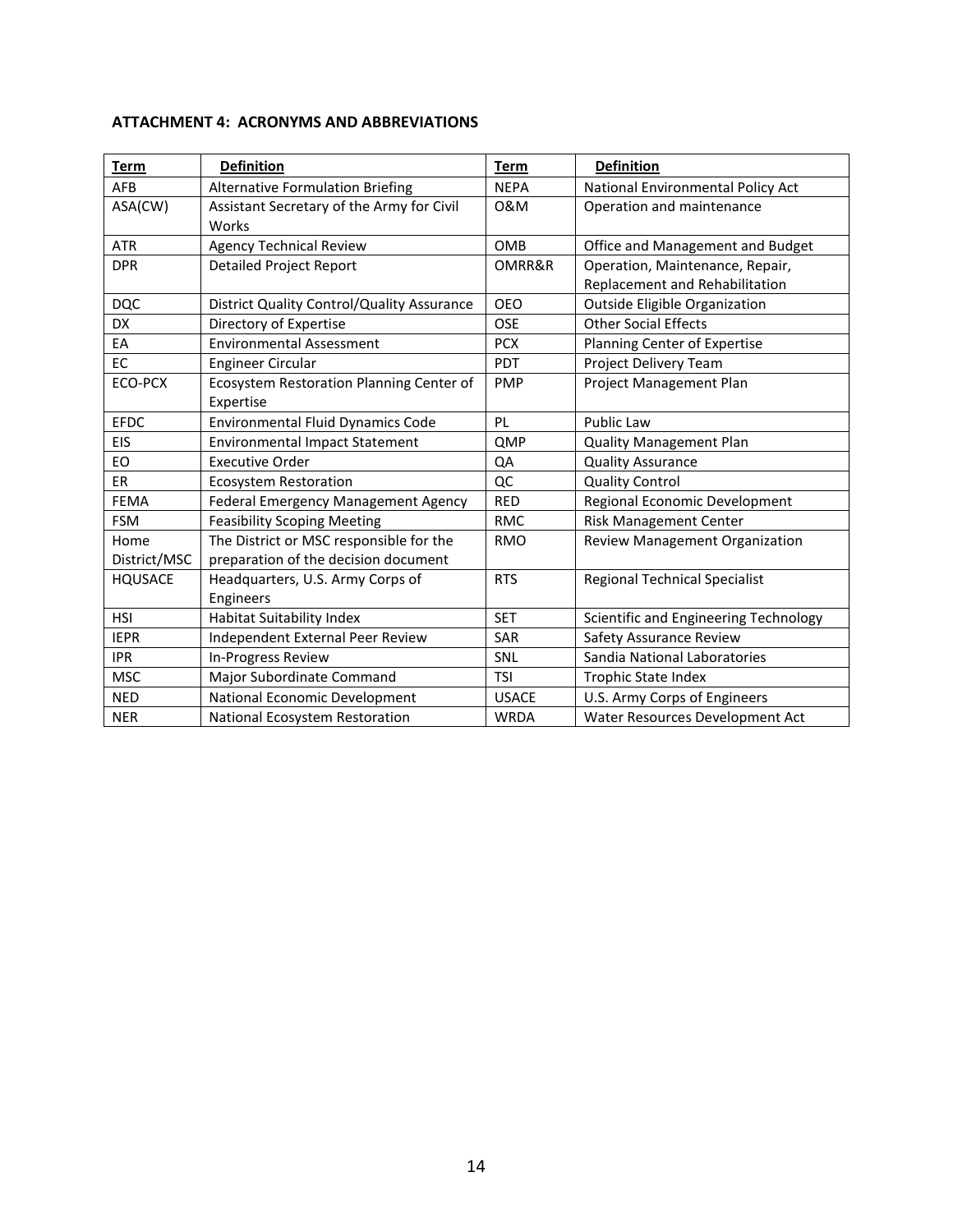## **ATTACHMENT 5: RISK MANAGEMENT ANALYSIS**

| <b>Risk Factor</b>                   | Event                                                                                       | <b>Probability</b><br>of<br>Occurrence | <b>Severity</b><br>of Risk | <b>Overall</b><br>Project<br><b>Risk</b> | <b>Risk Response/Control</b><br>(Ac)-Accept (Av)-Avoid<br>(M)-Mitigate                                                                                                                                                                                                                                                                                 |
|--------------------------------------|---------------------------------------------------------------------------------------------|----------------------------------------|----------------------------|------------------------------------------|--------------------------------------------------------------------------------------------------------------------------------------------------------------------------------------------------------------------------------------------------------------------------------------------------------------------------------------------------------|
|                                      | Minor injury needing first aid                                                              | Seldom                                 | Negligible                 | Low                                      | (Av) Follow Health & Safety Plan                                                                                                                                                                                                                                                                                                                       |
|                                      | Minor injury/accident                                                                       | Seldom                                 | Marginal                   | Low                                      | (Av) Follow Health & Safety Plan                                                                                                                                                                                                                                                                                                                       |
| <b>HEALTH &amp;</b><br><b>SAFETY</b> | Major accident with<br>permanent partial/temporary<br>total disability >3 months            | Unlikely                               | Critical                   | Low                                      | (Av) Follow Health & Safety Plan                                                                                                                                                                                                                                                                                                                       |
|                                      | Major accident causing death<br>or permanent total disability                               | Unlikely                               | Catastrophic               | Low                                      | (Av) Follow Health & Safety Plan                                                                                                                                                                                                                                                                                                                       |
| <b>COST</b>                          | Insignificant cost increase                                                                 | Likely                                 | Negligible                 | Low                                      | (Ac) Update 2101 form monthly                                                                                                                                                                                                                                                                                                                          |
| SHORTAGE/OV                          | 5-10% cost increase                                                                         | Seldom                                 | Marginal                   | Low                                      | (M) Update 2101, reallocate resources                                                                                                                                                                                                                                                                                                                  |
| <b>ERRUN</b>                         | 10-20% cost increase                                                                        | Unlikely                               | Critical                   | Low                                      | (M) Update 2101, reallocate resources                                                                                                                                                                                                                                                                                                                  |
|                                      | >20% cost increase                                                                          | Unlikely                               | Catastrophic               | Low                                      | (Av) Revise Scope of Work                                                                                                                                                                                                                                                                                                                              |
|                                      | Insignificant schedule<br>slippage                                                          | Likely                                 | Negligible                 | Low                                      | (Ac) Adjust Milestone date                                                                                                                                                                                                                                                                                                                             |
| <b>SCHEDULE</b><br><b>DELAYS</b>     | 5-10% schedule slippage                                                                     | Seldom                                 | Marginal                   | Low                                      | (M) Adjust Milestone date; Increase<br>progress reporting frequency                                                                                                                                                                                                                                                                                    |
|                                      | 10-20% schedule slippage                                                                    | Unlikely                               | Critical                   | Low                                      | (M) Adjust Milestone date; Increase<br>progress reporting frequency                                                                                                                                                                                                                                                                                    |
|                                      | >20% schedule slippage                                                                      | Unlikely                               | Catastrophic               | Low                                      | (M) Adjust project completion date                                                                                                                                                                                                                                                                                                                     |
|                                      | Scope change barely<br>noticeable                                                           | Seldom                                 | Negligible                 | Low                                      | (M) Update PMP; Follow<br><b>Communications Plan</b>                                                                                                                                                                                                                                                                                                   |
| <b>SCOPE OF</b>                      | Minor areas of scope are<br>affected                                                        | Seldom                                 | Marginal                   | Low                                      | (M) Update PMP; Follow<br><b>Communications Plan</b>                                                                                                                                                                                                                                                                                                   |
| <b>WORK</b>                          | Scope change unacceptable<br>to customer                                                    | Unlikely                               | Critical                   | Low                                      | (Av) Review SOW w/Stakeholders                                                                                                                                                                                                                                                                                                                         |
|                                      | Project end item is effectively<br>useless                                                  | Unlikely                               | Catastrophic               | Low                                      | (Av) Review goals & objectives                                                                                                                                                                                                                                                                                                                         |
|                                      | Quality degradation barely<br>noticeable                                                    | Seldom                                 | Negligible                 | Low                                      | (Av) ATR; Follow QCP/QAP and Review<br>Plan (RP)                                                                                                                                                                                                                                                                                                       |
| <b>QUALITY</b>                       | Quality reduction requires<br>customer approval                                             | Unlikely                               | Marginal                   | Low                                      | (Av) ATR; Follow QCP/QAP and RP                                                                                                                                                                                                                                                                                                                        |
| <b>ISSUES</b>                        | Quality reduction<br>unacceptable to customer                                               | Unlikely                               | Critical                   | Low                                      | (Av) ATR; Follow QCP/QAP and RP                                                                                                                                                                                                                                                                                                                        |
|                                      | Project end item is effectively<br>useless                                                  | Unlikely                               | Catastrophic               | Low                                      | (Av) ATR; Follow QCP/QAP and RP                                                                                                                                                                                                                                                                                                                        |
|                                      | Timely funding unvailable for<br>project implimentation                                     | Likely                                 | Critical                   | High                                     | (Av) Understand budgetary needs and<br>communicate capabilities; (M) Adjust<br>implementation schedule to match<br>non-federal sponsor funding capability<br>as necessary                                                                                                                                                                              |
| <b>PROJECT</b><br><b>SPECIFIC</b>    | Desired ecosystem<br>restoration outputs will not<br>be achieved                            | Unlikely                               | Critical                   | Moderate                                 | (Av) Sufficient establishment period<br>included in contracts; (M) Adaptive<br>management plan will be developed<br>to mitigate for negative effects from<br>plant mortality, invasive species, and<br>other unforeseen ecological<br>challenges in achieving restoration<br>objectives.                                                               |
|                                      | Scientific scrutiny and<br>criticism of Feasibility Study<br>and project<br>recommendations | Unlikely                               | Marginal                   | Low                                      | (As) Scientific scrutiny is part of<br>regional context, scientific critics exist<br>and are unavoidable; (Av) Utilize peer<br>review processes proactively and<br>throughout project process; (Av)<br>Engage critics through proactive<br>information sharing and utilize<br>strategic communication plan; (M)<br>Listen to critics and weight input. |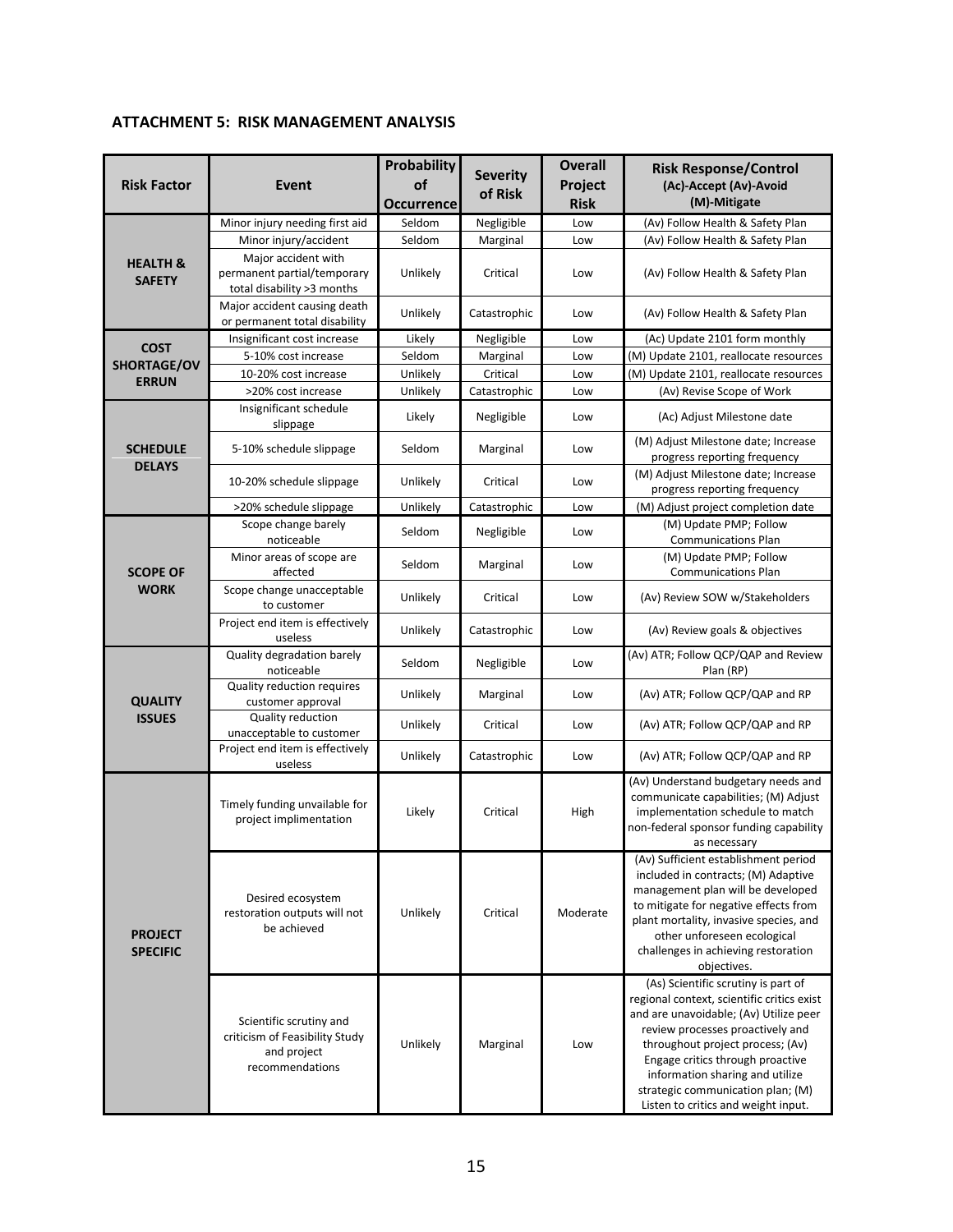## **ATTACHMENT 6: PROJECT SCHEDULE**

| <b>Major Milestone</b>                       | Date              |
|----------------------------------------------|-------------------|
|                                              |                   |
| <b>Preliminary Restoration Plan Approved</b> | January 2003      |
| Initiate CAP Section 206 Feasibility Study   | April 2004        |
| <b>NEPA Scoping</b>                          | <b>July 2007</b>  |
| <b>WRDA2007 Study Authorization Change</b>   | November 2007     |
| <b>In-Progress Review</b>                    | <b>March 2008</b> |
| <b>Alternative Formulation Briefing</b>      | Febuary 2012      |
| Draft Report Submitted to HQ/LRD             | December 2013*    |
| <b>ASA-CW LPP Waiver Approved</b>            | Febuary 2014*     |
| <b>NEPA Public Review</b>                    | March 2014*       |
| Final Report Submitted to LRD                | May 2014*         |
| Division Engineer's Transmittal to HQ        | July 2014*        |
| Civil Works Review Board (if needed)         | September 2014*   |
| <b>ASA-CW Approval</b>                       | November 2014*    |
| <b>PED Agreement Executed</b>                | December 2014*    |
|                                              |                   |

\* Estimated dates are included for milestones not yet completed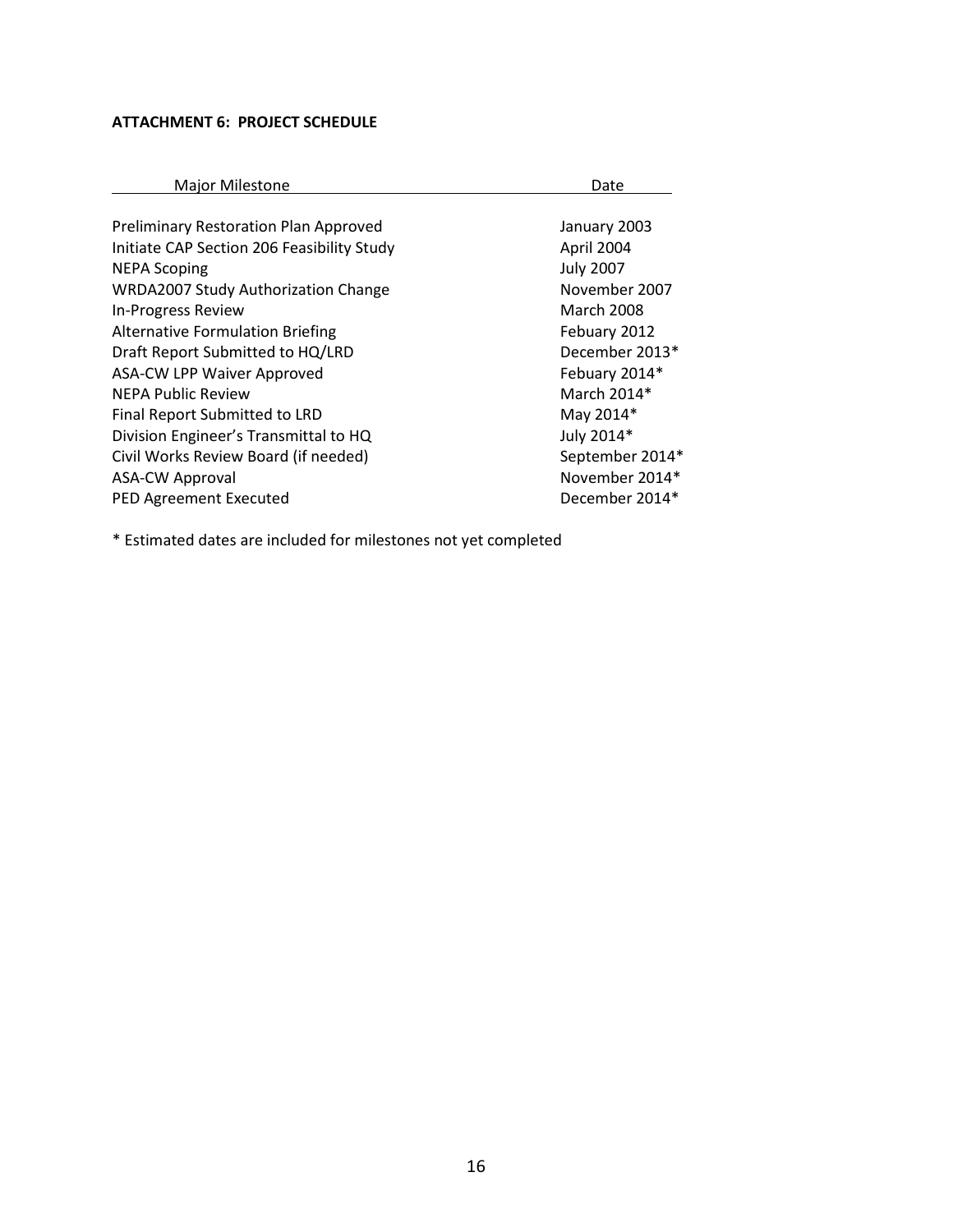#### **ATTACHMENT 7: MODEL APPROVAL REVIEW PLAN – CEDAR LAKE HSI**

## **Single Use Model Approval Review Plan**

Cedar Lake Habitat Suitability Index (HSI)

#### 1. PURPOSE

The purpose of this document is to describe the work required to obtain single use model approval for the Cedar Lake Habitat Suitabilit Index (HSI). The work will result in completion of a model approval review report prepared in accordance with EC 1105-2-412, Appendix A (Protocols for Certification/Approval of Planning Models). This report will be prepared by the Planning Center of Expertise (PCX) for Ecosystem Restoration and will make a recommendation to Headquarters whether or not the study specific HSI should be approved.

#### 2. REFERENCES AND GUIDANCE

Guidance on the review process is contained in EC 1105-2-412 Assuring Quality of Planning Models, 31 March 2011. (http://cw-environment.usace.army.mil/tools.cfm?CoP=Restore).

Carlson, R., 1977. Trophic State Index for Lakes. Limnology and Oceanography, 22, 361-369.

#### 3. BACKGROUND

Model Description. In order to restore the aquatic ecosystem of Cedar Lake, both ecosystem function and structure must be addressed. The level of habitat suitability, which takes into account the function and structure of the ecosystem, was calculated by developing a habitat suitability index (HSI). The HSI is an algebraic function that uses various indicators of the quality of habitat function and structure. Many species-specific HSIs were developed by the USFWS; however, there are limitations to using a species-specific index when the goal is to restore overall ecological function since outputs are focused on one species and the system as a whole may be overlooked. Unfortunately there is not an established HSI for lacustrine habitats; therefore, one was developed for Cedar Lake specifically and takes into account both habitat function and habitat structure

Ecosystem function describes the foundational processes of natural systems including nutrient cycles and energy fluxes. The natural ecosystem function has been severely degraded through nutrient eutrophication. To quantify the degree at which eutrophication occurs, the Carlson trophic state index (TSI) was used for Cedar Lake (Carlson 1977). This established TSI quantifies the concept that changes in nutrient levels (measured by total phosphorus) causes changes in algal biomass (measured by chlorophyll a) which in turn causes changes in lake clarity (measured by Secchi disk transparency).

Ecosystem structure describes the composition of the habitat that is necessary for species to survive throughout their life cycle. There are several methods to measuring habitat structure within an ecosystem. The most common is to use a surrogate, such as species diversity to give an indication to the habitat structure present. There are several indices available for riparian, wetland and stream ecosystems; however there are few for lacustrine systems. For Cedar Lake, habitat structure was measured using aquatic macrophyte and fish species diversity indices. The species richness, number of total species present, is measured and compared to the total number of species possible. The total number of species possible is determined by comparing to a similar-type reference ecosystem with pristine conditions. Since there are few pristine ecosystems left in this area, historic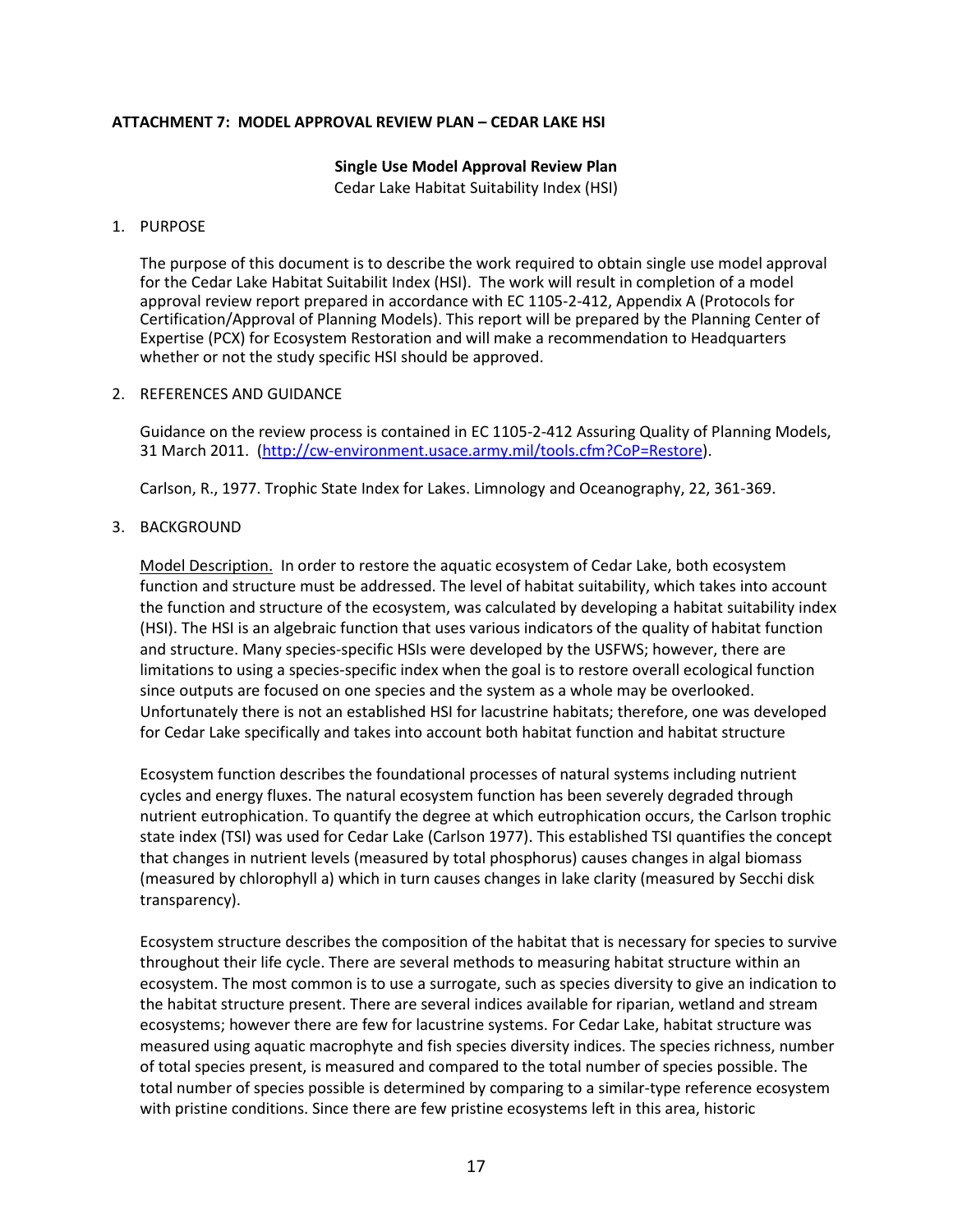documentation is used when available to establish species composition during pre-settlement conditions. Based on research, there are a total of 38 native macrophyte species and 32 native fish species that could have survived in Cedar Lake during pre-settlement conditions. For each of the restoration measures, the species richness after implementation is determined by professional judgment of biologists familiar with the study area. The tolerance of each species is taken into account when predicting rebound of various species. It is assumed that when the ecosystem function is restored, ecosystem structure will also improve through natural recolonization. This phenomenon is more likely for aquatic macrophyte plant species than fish because more pathways for recolonization are present through existing seed banks, wind transport, and avian means. There is normally a time delay in natural recolonization, which should be taken into account.

Under the definitions developed under EC 1105-2-412 the Cedar Lake HSI is a Regional/local model developed by the district office to address a particular local project/problem , and could have broader regional applicability.

#### 4. INFORMATION TO BE PROVIDED BY PROPONENT

The Chicago District is the proponent for the Cedar Lake HSI model. Development of the project specific HSI is documented in the Cedar Lake Ecosystem Restoration Feasibiliy Report. As discussed in the background section above, the Cedar Lake HSI is an algebraic function composed of terms that provide various indicators of the quality of habitat function and structure in a lacustrine system. No lacustrine HSI exists, therefore the District needed to develop a project specific index to measure the output of various ecosystem restoration measures.

#### 5. TYPE OF REVIEW

The model should undergo a "Limited" level of review, as defined in EC 1105-2-412, Appendix A, Table 4, for "non-complex models that have a minor impact on project decision-making. Certification review should concentrate on compliance with technical quality criteria. Certification team could be limited to internal reviewers". The review will be conducted by a single qualified individual from within USACE, assigned by the ECO-PCX.

This model was developed specifically for application within Cedar Lake. Given this limitation, model review will be conducted in conjuncton with ATR to confirm that the model is being appropriately applied to this study.

## 6. DESCRIPTION OF TASKS

The reviewer shall:

a) Review all documentation provided, as per the scope of the review outlined above

- b) Locate and review any additional relevant material
- c) Provide a summary report of review findings

d) Prepare a memo to USACE HQ recommending whether or not the model should be approved for single use.

#### 7. CERTIFICATION REVIEW TEAM COMPOSITION

The review will be conducted by Dr. William James. Mr. James is a GS-14 Research Aquatic Biologist with the Engineering Research and Development Center (ERDC), Environmental Laboratoy with nearly 30 years of USACE experience. He has research in nutrient dynamics and cycling, sedimentation and resuspension dynamics, aquatic macrophyte ecology and control, euthorphication and water quality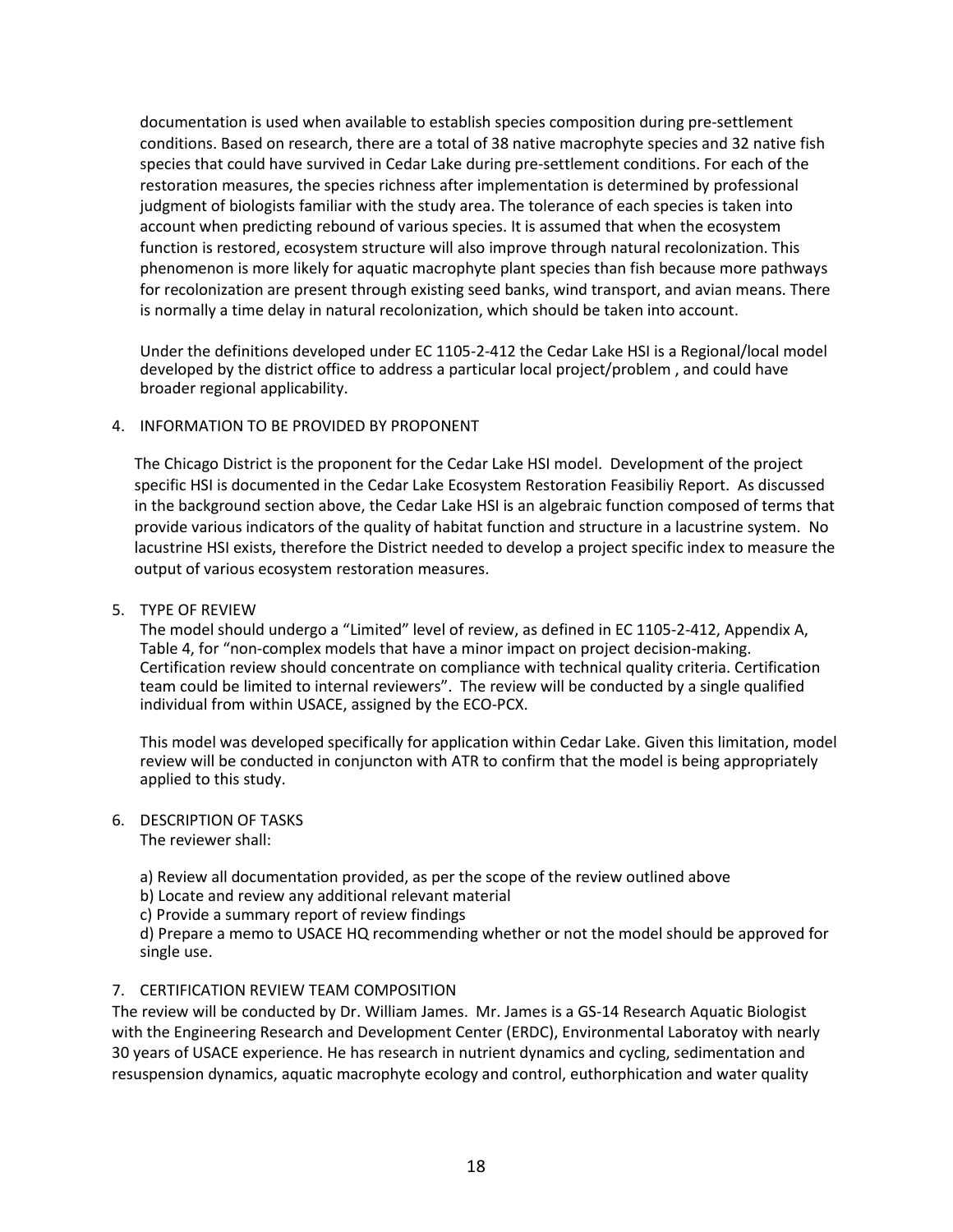management, ecosystem restoration and large river biogeochemistry. He also has extensive experience in both developing and applying environmental benefits models for USACE studies.

- 8. SCHEDULE OF DELIVERABLES Schedule is TBD.
- 9. COST ESTIMATE \$3,000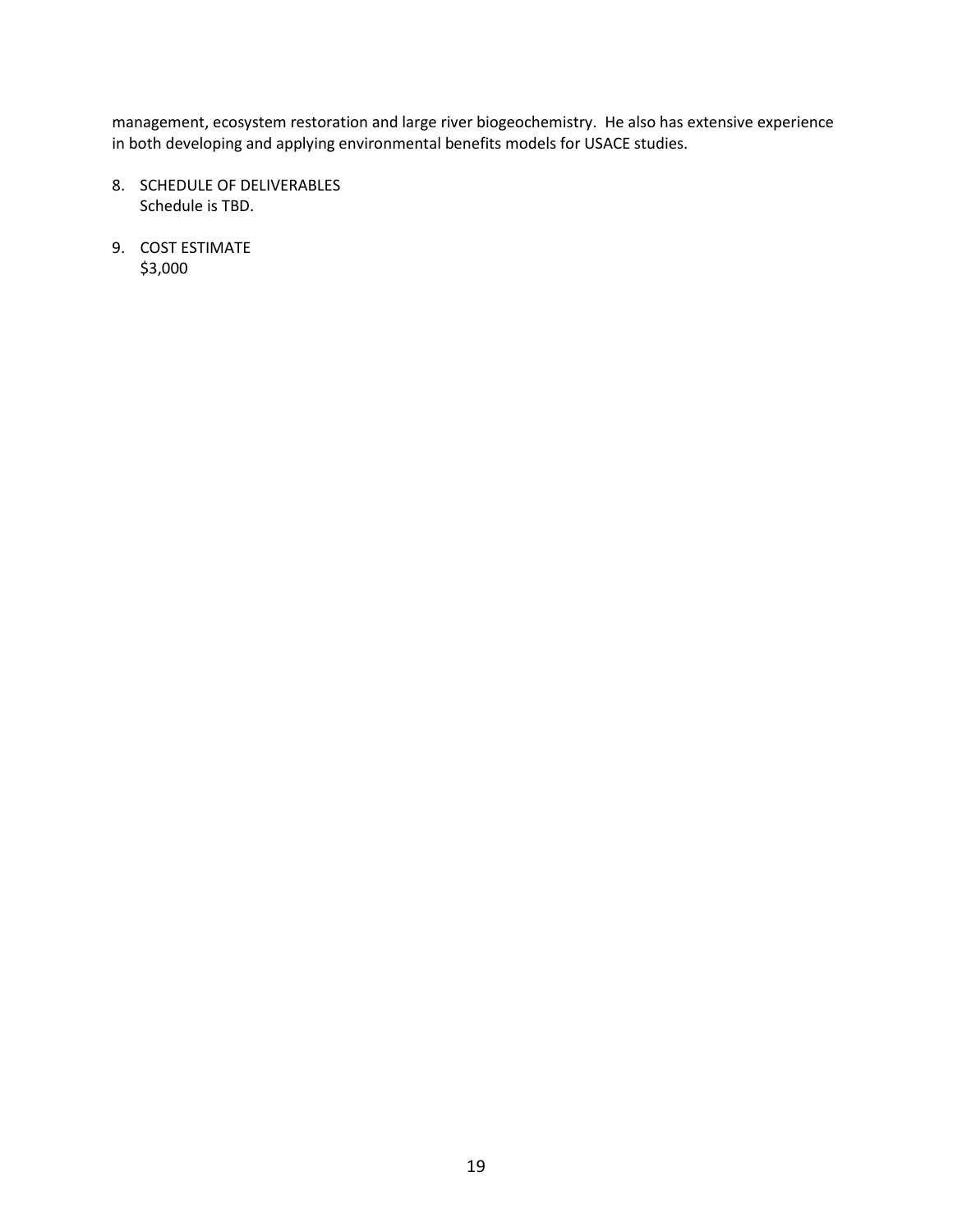

CEMVD-PD-N 27 November 2012

### MEMORANDUM FOR CECW-LRD (Prettyman)

REPLY TO ATTENTION OF:

SUBJECT: Recommendation of Approval for Single-Use of the Cedar Lake Habitat Suitability Index in the Cedar Lake Aquatic Ecosystem Restoration Feasibility Study, Cedar Lake, Indiana

#### 1. References:

- a. Engineering Circular 1105-2-412: Assuring Quality of Planning Models, dated 31 March 2011.
- b. Model Approval Plan, Cedar Lake Habitat Suitability Index, Cedar Lake Aquatic Ecosystem Restoration Feasibility Study, Cedar Lake, Indiana, dated 02 May 2012 (Encl 1)
- c. Model Documentation, Cedar Lake Habitat Suitability Index, Cedar Lake Aquatic Ecosystem Restoration Feasibility Study, Cedar Lake, Indiana, dated 02 May 2012 (Encl 2)
- d. Cedar Lake Habitat Suitability Index Model Benefit Calculator (Encl 3)
- e. Carlson, R. 1977. Trophic State Index for Lakes. Limnology and Oceanography 22:361-369 (within Encl 2).
- 2. The National Ecosystem Planning Center of Expertise (ECO-PCX) recommends approval for singleuse of the Cedar Lake Habitat Suitability Index (HSI) in the Cedar Lake Aquatic Ecosystem Restoration Feasibility Study. Please log this recommendation in with the Office of Water Project Review for consideration by the Model Certification Team.
- 3. The Chicago District prepared a Model Approval Plan (Encl 1) and model documentation (Encl 2) to seek Approval for Single-Use of the model. The District intends to use the Cedar Lake HSI to determine aquatic habitat benefits for the evaluation and comparison of restoration alternatives in the Cedar Lake Aquatic Ecosystem Restoration Feasibility Study.
- 4. The Cedar Lake HSI was developed by the Chicago District and is an algebraic function which uses indicators of the quality of habitat structure and function. Habitat structure is presented as aquatic macrophyte and fish species diversity indices. Species richness, which is the number of total species present, is measured and compared to the total number of species possible. The total number of species possible is determined by comparison with a similar-type reference ecosystem with pristine conditions or through historic documentation of species occurrence.

Habitat function describes the processes of natural systems including nutrient cycling and energy fluxes. The Cedar Lake HSI uses the Carlson trophic state index (TSI) to quantify the concept that a change in nutrient levels (i.e., total phosphorus) causes a change in algal biomass (i.e., chlorophyll-a) which causes a change in lake clarity.

The maximum score for fish and aquatic macrophyte species richness is 32 species and 38 species, respectively. The range of the Carlson TSI is defined to encompass the best and worst case scenarios. For Cedar Lake, the lowest TSI score that could possibly be achieved is 30, which marks the lowest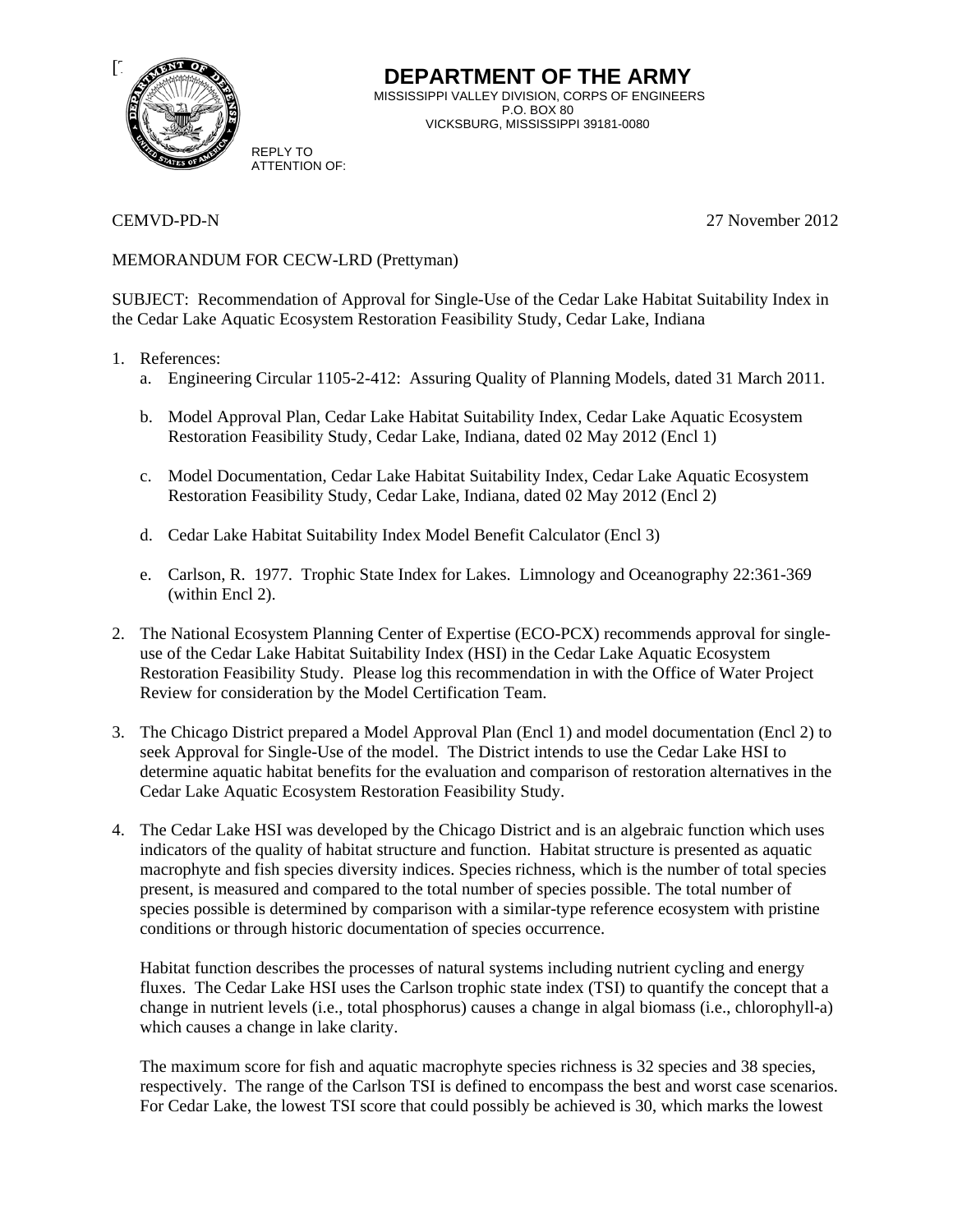SUBJECT: Recommendation of Approval for Single-Use of the Cedar Lake Habitat Suitability Index in the Cedar Lake Aquatic Ecosystem Restoration Feasibility Study, Cedar Lake, Indiana

end of eutrophication. This value reasonably symbolizes the state prior to human development. The highest TSI score assumed to be possible is 80, which marks a highly degraded hypereutrophic system. Therefore, the total range of TSI scores is 50 points. Both the average and maximum TSI values for the baseline and restoration measures were normalized to this scale. Since the lower the TSI value, the better the health of the ecological function of the lake, the normalized values were subtracted from one.

The HSI for Cedar Lake is shown in the equation below:

 $HSI = SQRT$  [(Functional HSI) x (Structural HSI)]

$$
HSI = \sqrt{\left[1 - \frac{(AvgTSI - 30) + (MaxTSI - 30)}{2 \times (80 - 30)}\right] \times \left[\frac{\left(\frac{SR_{Macrophytes}}{Total_{Macrophytes}}\right) + \left(\frac{SR_{Fishes}}{Total_{Fishes}}\right)}{2}\right]}
$$

where HSI is the habitat suitability index, AvgTSI is the average trophic state index of the lake during ice-off conditions, MaxTSI is the maximum trophic state index of the lake during the year,  $SR<sub>Macrophvtes</sub>$  is the number of macrophyte species present, Total<sub>Macrophytes</sub> is the total number of macrophyte species possible,  $SR<sub>Fishes</sub>$  is the number of fish species present, and  $Total<sub>Fishes</sub>$  is the total number of fish species possible.

Total HUs for the baseline and with project conditions were computed over 50-years. The future without project condition was assumed to be stable based upon recently adopted stormwater management ordinances, planned sewer system upgrades, and projected land use changes.

- 5. The ECO-PCX reviewed the model in accordance with reference 1.a and the model approval plan (Encl 1). The review of the technical quality and usability of the model was conducted by Dr. William James of the ERDC Environmental Lab (Biography in Encl 1). Review of the system quality of the model was conducted by the ECO-PCX. Documentation of ATR comments and responses is included in Enclosure 2.
- 6. The Cedar Lake HSI has sufficient technical quality. The TSI is a well-established and accepted peer-reviewed limnological index. The TSI quantifies aquatic habitat structure and function through its reflection of chlorophyll concentration, light attenuation characteristics, algal productivity, and nutrient enrichment. Species richness is a fundamental measurement of community and regional diversity, and it underlies many ecological models and conservation strategies. The aggregation of the indices represents an ecological model of community structure and function. The Cedar Lake HSI complies with USACE policies in that it does not include non-ecosystem or non-wetland parameters. A limitation of using species richness in the model is that it does not account for the distribution of individuals for each species (evenness) or for the importance of rare species.
- 7. The spreadsheet used to calculate final HUs (Encl 3) for each restoration measure was checked for computational correctness by the ECO-PCX. HSI values and corresponding HUs were calculated correctly. HUs were calculated for each year between years 0 - 50. An overall average of the target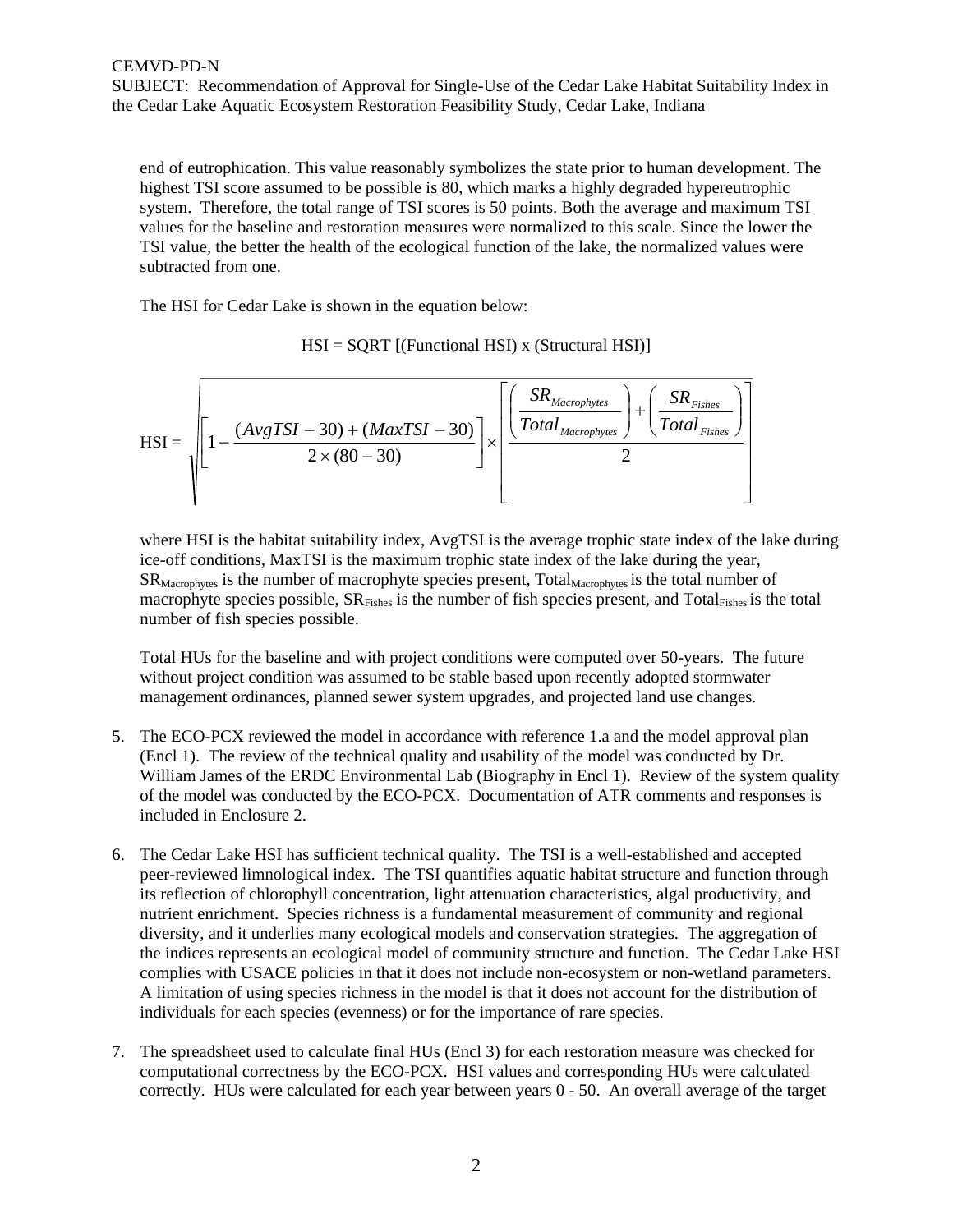SUBJECT: Recommendation of Approval for Single-Use of the Cedar Lake Habitat Suitability Index in the Cedar Lake Aquatic Ecosystem Restoration Feasibility Study, Cedar Lake, Indiana

years was used to determine AAHU values for each alternative. Although this method varies slightly (<0.5%) from the annualization method used by the IWR Planning Suite Annualizer, the difference is the same across all alternatives and does not influence the selection of the final alternative.

- 8. The model has acceptable usability in that the scoring of variables, development of an overall score, and output interpretation is straightforward. The data required for input is readily available for interdisciplinary teams. The model is transparent and allows for verification of calculations and outputs.
- 9. In summary, the ECO-PCX finds the Cedar Lake HSI has sufficient technical quality, meets usability criteria, and complies with USACE policy. It is the recommendation of the ECO-PCX that the Cedar Lake HSI be approved for single use in the Cedar Lake Aquatic Ecosystem Restoration Feasibility Study. Please notify the ECO-PCX of the findings of the Model Certification Panel.

3 Encls

bar Geswill

Operating Director, Ecosystem Restoration Planning Center of Expertise

Enclosures at ftp://ftp.usace.army.mil/usace/mvd/ECO-PCX/Model%20Certification/LRC%20Cedar%20Lake%20Restoration%20HSI/

CF (w/out enclosures): CECW-PC (Coleman, Matusiak, Trulick) CECW-CP (Kitch, Hughes) CECW-PB (Carlson) CECW-LRD (Warren) CELRD-PDS-P (Zimmerman. Jarboe) CELRC-PM-PL (Davis) CELRC- PM-PL-F (Bucaro) CELRC-PM-PL-E (Fleming, Veraldi, Barkowski) CENWS-PM-ER (Scuderi) CEMVD-PD-N (Wilbanks, Smith, Creswell) CEMVP-PD-P (Richards)